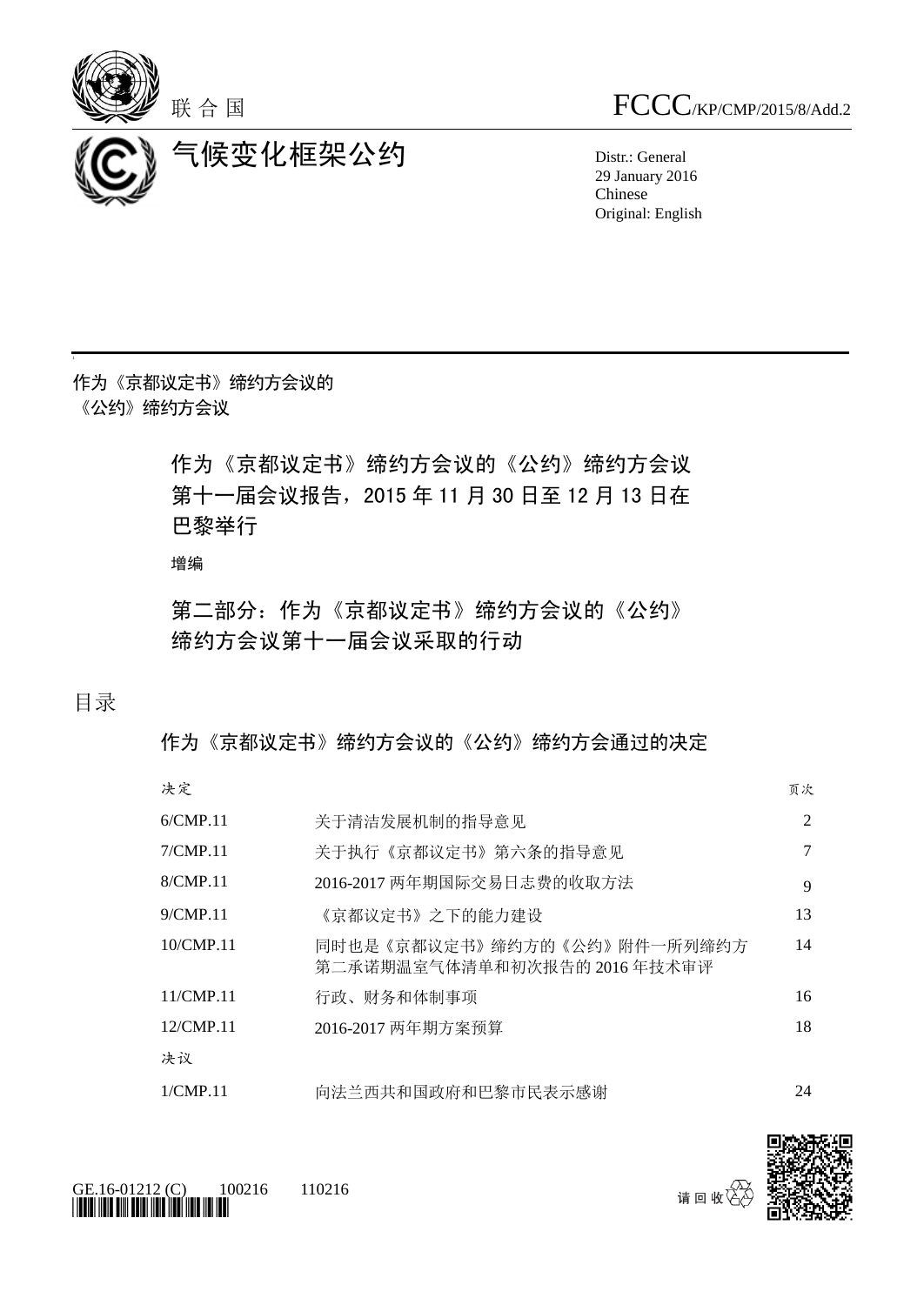第 6/CMP.11 号决定

### 关于清洁发展机制的指导意见

作为《京都议定书》缔约方会议的《公约》缔约方会议,

忆及《京都议定书》第三条和第十二条的规定以及第 1/CMP.6 号决定,

注意到第 3/CMP.1 号决定和作为《京都议定书》缔约方会议的《公约》缔约方 会议后来提出的关于清洁发展机制的指导意见,

#### 一. 一般事项

1. 欢迎清洁发展机制执行理事会(下称执行理事会) 2014-2015 年度报告; 1

2. 称赞执行理事会过去一年来所做的大量工作;

3. 表示满意《京都议定书》清洁发展机制所取得的进展,到目前为止: 2

(a) 已有 7,600 多个项目活动在超过 95 个国家得到登记;

(b) 1,900 多个项目活动组成部分被列入在超过 75 个国家得到登记的 280 多项 活动方案;

(c) 发放的核证减排量超过 16 亿个,投资额超过 3,000 亿美元;

(d) 自愿注销的核证减排量超过 570 万个;

(e) 通过收益分成转入适应基金的核证减排量超过 3,200 万个;

(f) 通过出售核证减排量计入适应基金的收益超过 1.9 亿美元;

(g) 在清洁发展机制贷款计划下批准的贷款有 73 笔,承付总额超过 600 万美 元;

(h) 利用自愿性的可持续发展工具发表的可持续发展共同效益说明报告有 29 份;

4. 欢迎启动核证减排量自愿注销网上平台; 3

5. 请执行理事会和秘书处便利访问以上第 4 段所指核证减排量自愿注销网上平台 上关于项目活动和活动方案的项目和方案设计书所含可持续发展的部分;

<sup>1</sup> FCCC/KP/CMP/2015/5。

<sup>2</sup> 见文件 FCCC/KP/CMP/2015/5 以及《气候公约》清洁发展机制网站<http://cdm.unfccc.int/>。

<sup>3</sup> <https://offset.climateneutralnow.org/>。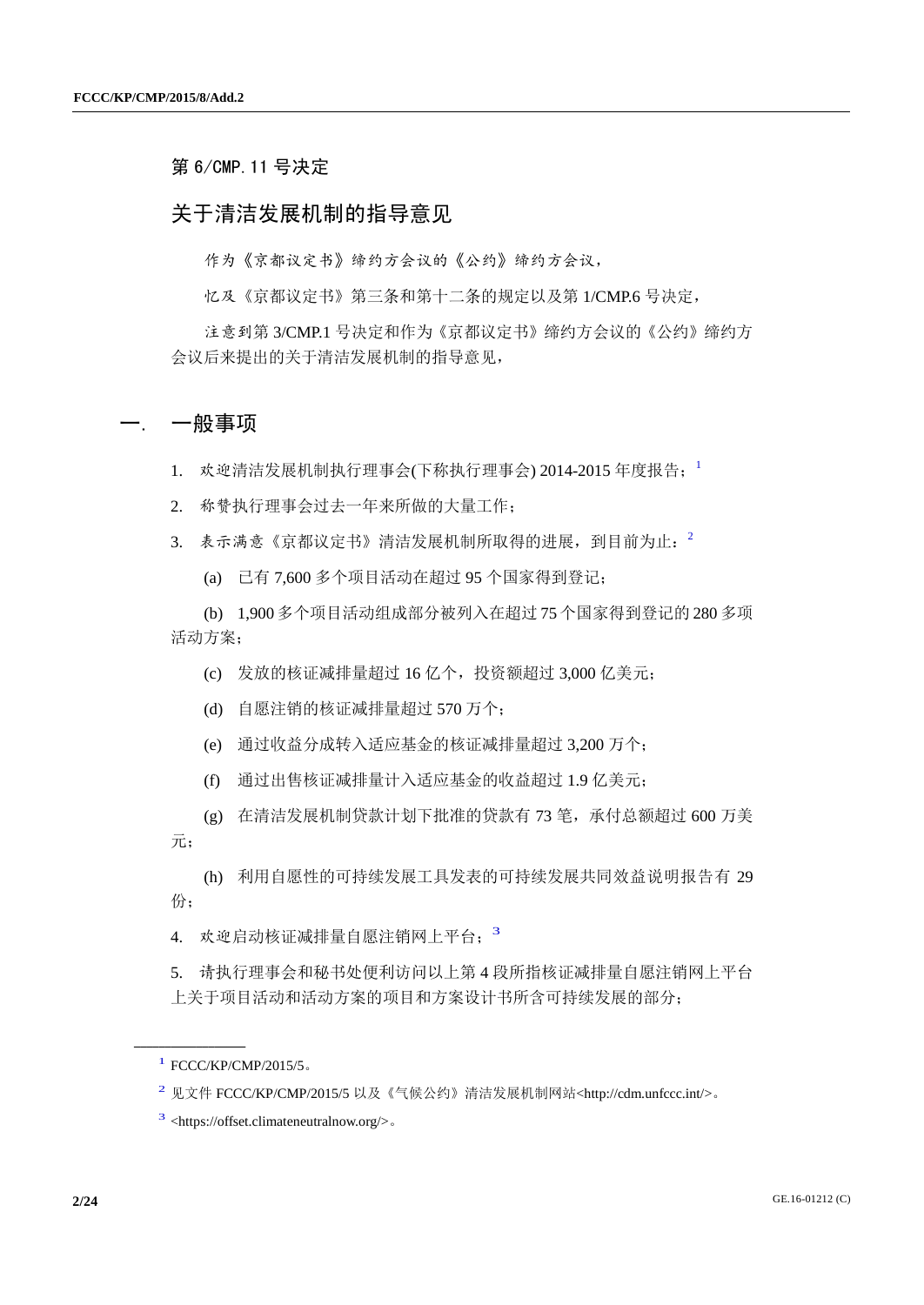6. 鼓励执行理事会继续开展清洁发展机制的简化进程,以期进一步简化和精简项 目周期、登记和核实手续、标准化基线的拟订与核准、方法学标准和程序,以及认 证程序;

7. 并鼓励执行理事会继续探索有哪些办法可以将清洁发展机制作为其他用途的一 种工具,并就此向作为《京都议定书》缔约方会议的《公约》缔约方会议第十二届 会议提出报告(2016 年 11 月);

8. 进一步鼓励执行理事会探索通过绿色气候基金等国际气候融资机构为清洁发展 机制融资的机会,并就此向作为《京都议定书》缔约方会议的《公约》缔约方会议 第十二届会议提出报告;

9. 请执行理事会,作为执行以上第 8 段的一部分,考虑在附属机构第四十四届会 议(2016 年 5 月)期间承办一次会期研讨会,为此要考虑到以下第 28 段;

## 二. 认证

10. 指定已得到认证并得到执行理事会临时指定的实体为经营实体,以履行附件所 列部门特定的审定职能和/或部门特定的核实职能;

11. 请执行理事会分析是否需要采取措施确保指定经营实体继续参与清洁发展机 制,特别是在清洁发展机制内代表性不足的区域,为此要考虑到以下第 28 段;

### 三. 基线和监测方法

12. 决定允许在没有项目设计书草案的情况下请求修订基线和监测方法所涉的问题, 条件是执行理事会认为在没有具体项目信息的情况下也可对此类请求作出评估;

13. 请执行理事会执行以上第 12 段,修订相关规章;

14. 鼓励执行理事会继续为清洁发展机制项目活动和活动方案开发数字化项目和 方案设计文件格式;

15. 请执行理事会研究制订成本效益更高并更切合具体情况的监测、报告和核实方 针,侧重于涉及家庭和社区的项目活动,为此除其他外要处理:

- (a) 管理数据缺口的程序;
- (b) 适合区域情况的校准要求;
- (c) 酌情使用部门和全国范围收集的数据;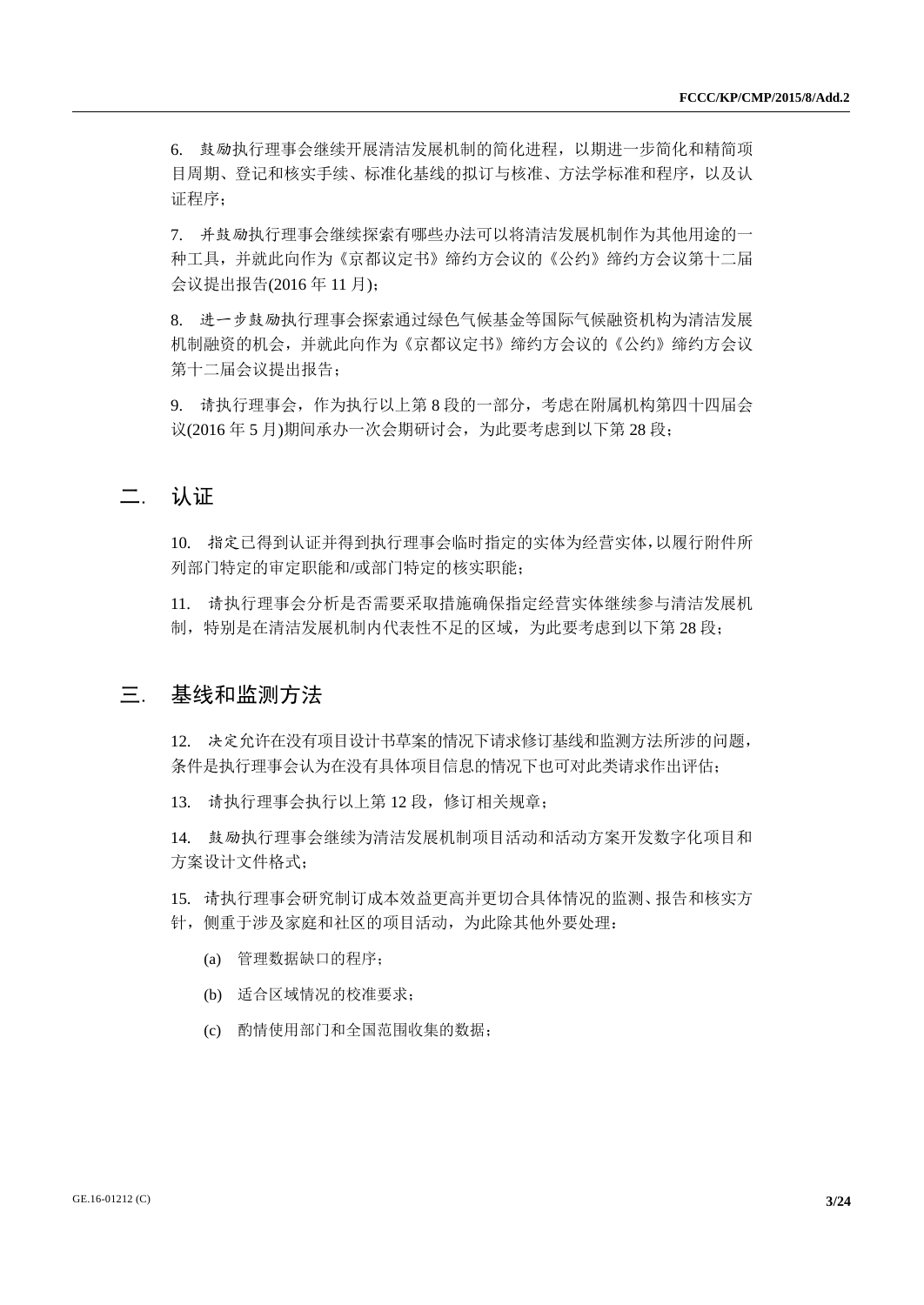16. 鼓励执行理事会继续开展与"E-政策运用于展示额外性和选择基线设想情景的 投资分析"<sup>4</sup> 有关的工作,并就此向作为《京都议定书》缔约方会议的《公约》缔 约方会议第十二届会议提出报告;

17. 并鼓励执行理事会继续对方法学进行评估,以确保环境完整性和额外性;

### 四. 项目活动和方案的登记和核证减排量的发放

18. 请执行理事会制订一项自成一体的活动方案指导意见,内容除其他外包括"清 洁发展机制活动方案标准"、"清洁发展机制活动方案审定和核实标准"以及"清洁 发展机制活动方案周期程序";

19. 再次请执行理事会按照第 4/CMP.10 号决定所载要求,考虑作为一个选项, 允 许对满足微观尺度阈值、并被视为自动具有额外性的活动的简化纳入程序,无需指 定经营实体事先审定,由协调/管理实体依照事先批准的标准化登入模板直接登入 项目活动组成部分;

20. 请执行理事会考虑利用据以判定自动增列资格的活动客观标准开发一种标准 化的登记模板;

21. 鼓励执行理事会继续努力,向公众通报清洁发展机制项目活动和活动方案的可 持续发展的共同效益;

22. 并鼓励执行理事会提高现有可持续发展共同效益工具的用户友好度;

23. 请指定经营实体确认减排量发放请求仅提交给执行理事会;

24. 并请执行理事会研究如何以最佳方式向公众提供第 3/CMP.1 号决定附录 D 第 12 段规定的信息,并就此向作为《京都议定书》缔约方会议的《公约》缔约方会议 第十二届会议提出报告;

### 五. 区域和次区域分布

**\_\_\_\_\_\_\_\_\_\_\_\_\_\_\_\_\_\_**

25. 欢迎在设立区域合作中心,以便在代表不足的区域推广清洁发展机制,并在区 域和国家一级为利害关系方提供支助方面取得的进展;

26. 请执行理事会,考虑到以下第 28 段,扩大区域合作中心在发展中国家的援助 活动的范围和规模,途径是联系清洁发展机制,在该机制中代表性不足的国家指出 表明需要的方面探索新兴技术和方法学领域;

<sup>4</sup> 见执行理事会第 <sup>79</sup> 次会议议程说明附件 <sup>13</sup>。可查阅<http://cdm.unfccc.int/EB/index.html>。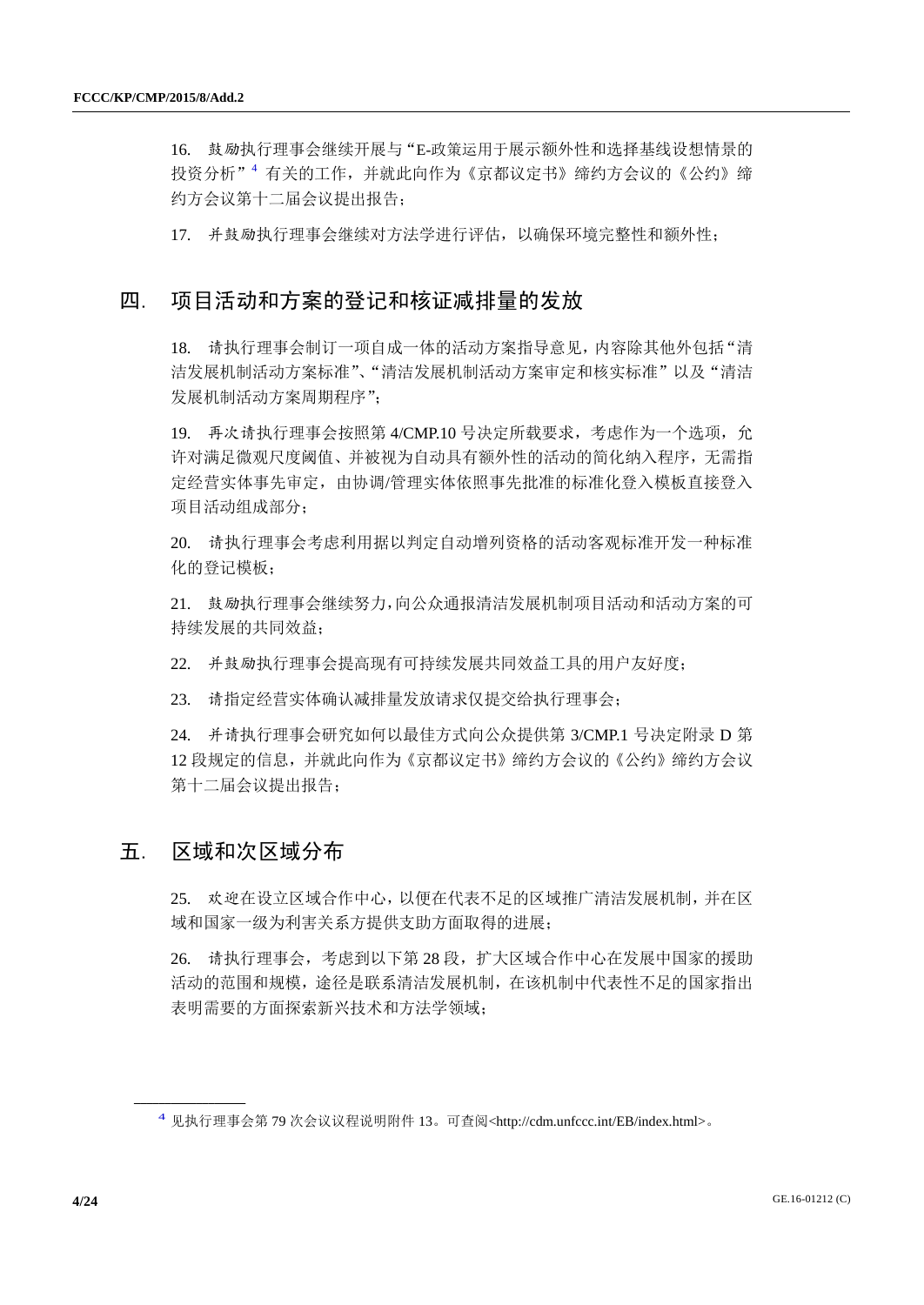# 六. 用于清洁发展机制相关工作的资源

27. 表示赞赏秘书处确保审慎管理资源,并深切感谢离开秘书处的工作人员为清洁 发展机制作出的巨大共享;

28. 请执行理事会确保清洁发展机制资源的透明和审慎管理,包括为执行理事会服 务的人的开支。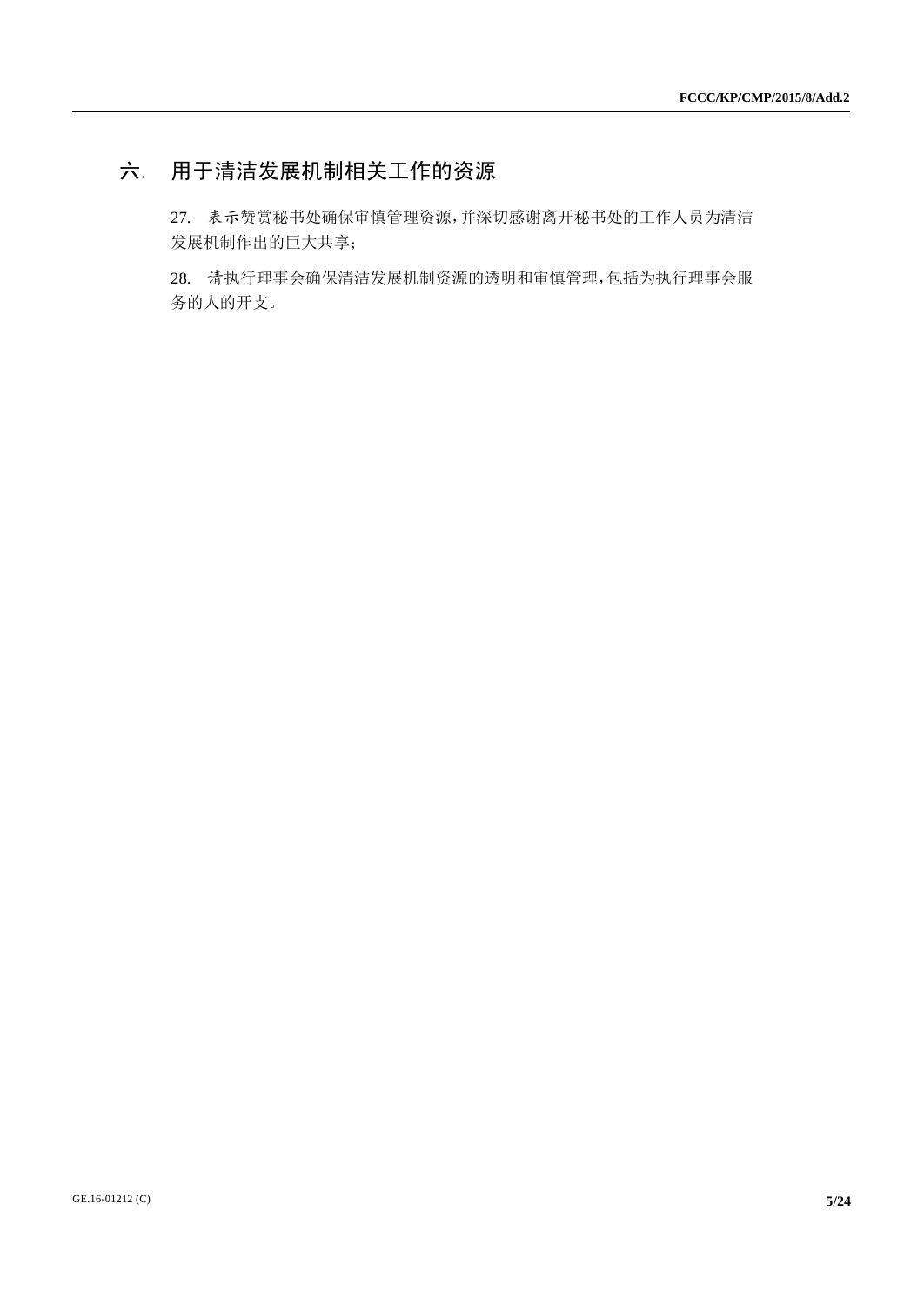### **Annex**

[English only]

### **Designation of operational entities by the Conference of the Parties serving as the meeting of the Parties to the Kyoto Protocol at its eleventh session**

 $\_$  , and the set of the set of the set of the set of the set of the set of the set of the set of the set of the set of the set of the set of the set of the set of the set of the set of the set of the set of the set of th

| Name of entity <sup>a</sup>                                                                 | Designated sectoral scopes<br>(validation and verification) |
|---------------------------------------------------------------------------------------------|-------------------------------------------------------------|
| Carbon Check (India) Private Ltd. (Carbon Check)<br>(formerly Carbon Check (Pty) Ltd.) $^b$ | $1-5$ , $8-10$ , 13 and 14                                  |
| China Building Material Test and Certification Group Co. Ltd. (CTC) <sup>c</sup>            | $1-4, 6, 9, 10$ and 13                                      |
| China Certification Center Inc. $(CCCI)^c$                                                  | $1 - 15$                                                    |
| China Classification Society Certification Company $(CCSC)^d$                               | $1 - 10$ and 13                                             |
| GHD Limited (GHD) (formerly Conestoga Rovers & Associates Limited) <sup>b</sup>             | 1, 4, 5, 8–10, 12 and 13                                    |
| Hong Kong Quality Assurance Agency (HKQAA) <sup>d</sup>                                     |                                                             |
| KBS Certification Services Pvt. Ltd. $(KBS)^d$                                              | 1, 3–5, 7, 9, 10, 12, 13 and 15                             |

<sup>a</sup> This table does not include entities for which accreditation has been withdrawn for some or all sectoral scopes.

*b*Transfer of accreditation from another legal entity.

 $\frac{c}{c}$  Initial accreditation granted for five years.

*d* Reaccreditation granted for five years.

*8 th plenary meeting 10 December 2015*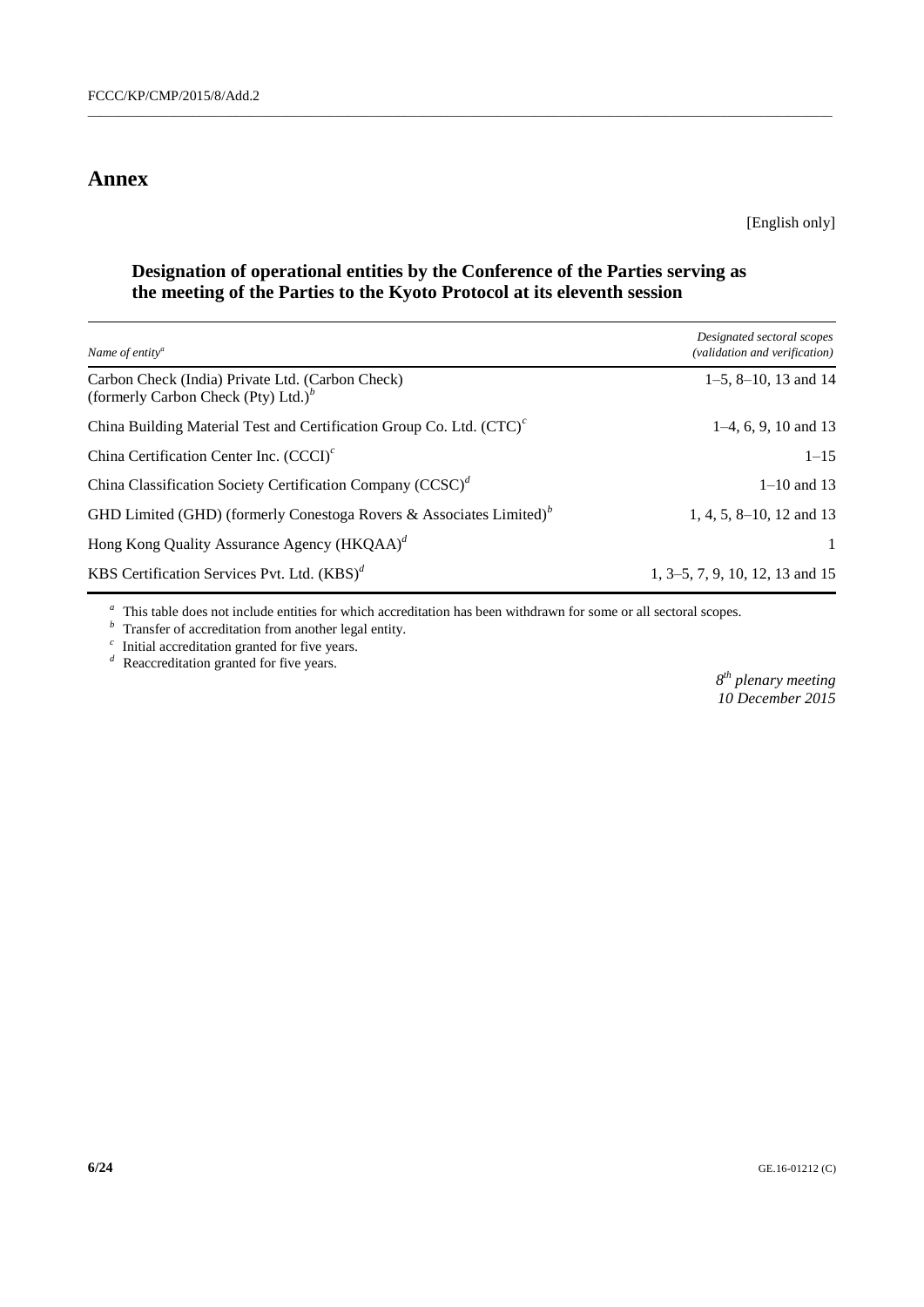### **Decision 7/CMP.11**

#### **Guidance on the implementation of Article 6 of the Kyoto Protocol**

*The Conference of the Parties serving as the meeting of the Parties to the Kyoto Protocol*,

\_\_\_\_\_\_\_\_\_\_\_\_\_\_\_\_\_\_\_\_\_\_\_\_\_\_\_\_\_\_\_\_\_\_\_\_\_\_\_\_\_\_\_\_\_\_\_\_\_\_\_\_\_\_\_\_\_\_\_\_\_\_\_\_\_\_\_\_\_\_\_\_\_\_\_\_\_\_\_\_\_\_\_\_\_\_\_\_\_\_\_\_\_\_\_\_\_\_\_\_\_\_\_\_\_\_\_\_\_\_\_\_\_\_\_\_\_\_\_\_

*Recalling* the provisions of Articles 3 and 6 of the Kyoto Protocol and decision 1/CMP.6,

*Cognizant* of decision 9/CMP.1 and subsequent guidance provided by the Conference of the Parties serving as the meeting of the Parties to the Kyoto Protocol relating to joint implementation,

1. *Takes note* of the achievements of joint implementation in the period 2006–2015, accounting for 548 Track 1 projects,  $\frac{1}{2}$  52 Track 2 projects<sup>2</sup> and over 871 million emission reduction units issued for emission reductions;

*2. Takes note with appreciation* of the report of the Joint Implementation Supervisory Committee for 2014–2015<sup>3</sup> and the status of work undertaken during its current term, in particular:

(a) The elaboration of further recommendations on the review of the joint implementation guidelines submitted to the Subsidiary Body for Implementation at its forty-second session;<sup>4</sup>

(b) The decision of the Joint Implementation Supervisory Committee to allow designated operational entities accredited under the accreditation rules of the clean development mechanism to act voluntarily as accredited independent entities under joint implementation while taking measures to safeguard environmental integrity;<sup>5</sup>

*3. Reiterates* its concern regarding the difficult market situation currently faced by participants in joint implementation, with projects declining to a point where the mechanism is practically non-existent;

*4. Requests* the Joint Implementation Supervisory Committee to submit recommendations for consideration by the Subsidiary Body for Implementation at its forty-fourth session (May 2016) on actions that would be necessary to implement the draft joint implementation modalities and procedures, <sup>6</sup> including changes to:

(c) The rules of procedure of the Joint Implementation Supervisory Committee as adopted by decision 3/CMP.5;

(d) Provisions under other decisions of the Conference of the Parties serving as the meeting of the Parties to the Kyoto Protocol relating to joint implementation;

<sup>1</sup> Decision 9/CMP.1, annex, paragraph 23.

<sup>&</sup>lt;sup>2</sup> The verification procedure under the Joint Implementation Supervisory Committee, defined in decision 9/CMP.1, annex, paragraphs 30–45.

<sup>3</sup> FCCC/KP/CMP/2015/4.

<sup>4</sup> FCCC/SBI/2015/5.

<sup>&</sup>lt;sup>5</sup> Report on the  $37<sup>th</sup>$  meeting of the Joint Implementation Supervisory Committee, paragraph 15. Available at <http://ji.unfccc.int/Sup\_Committee/Meetings/index.html>.

<sup>6</sup> FCCC/SBI/2015/L.30.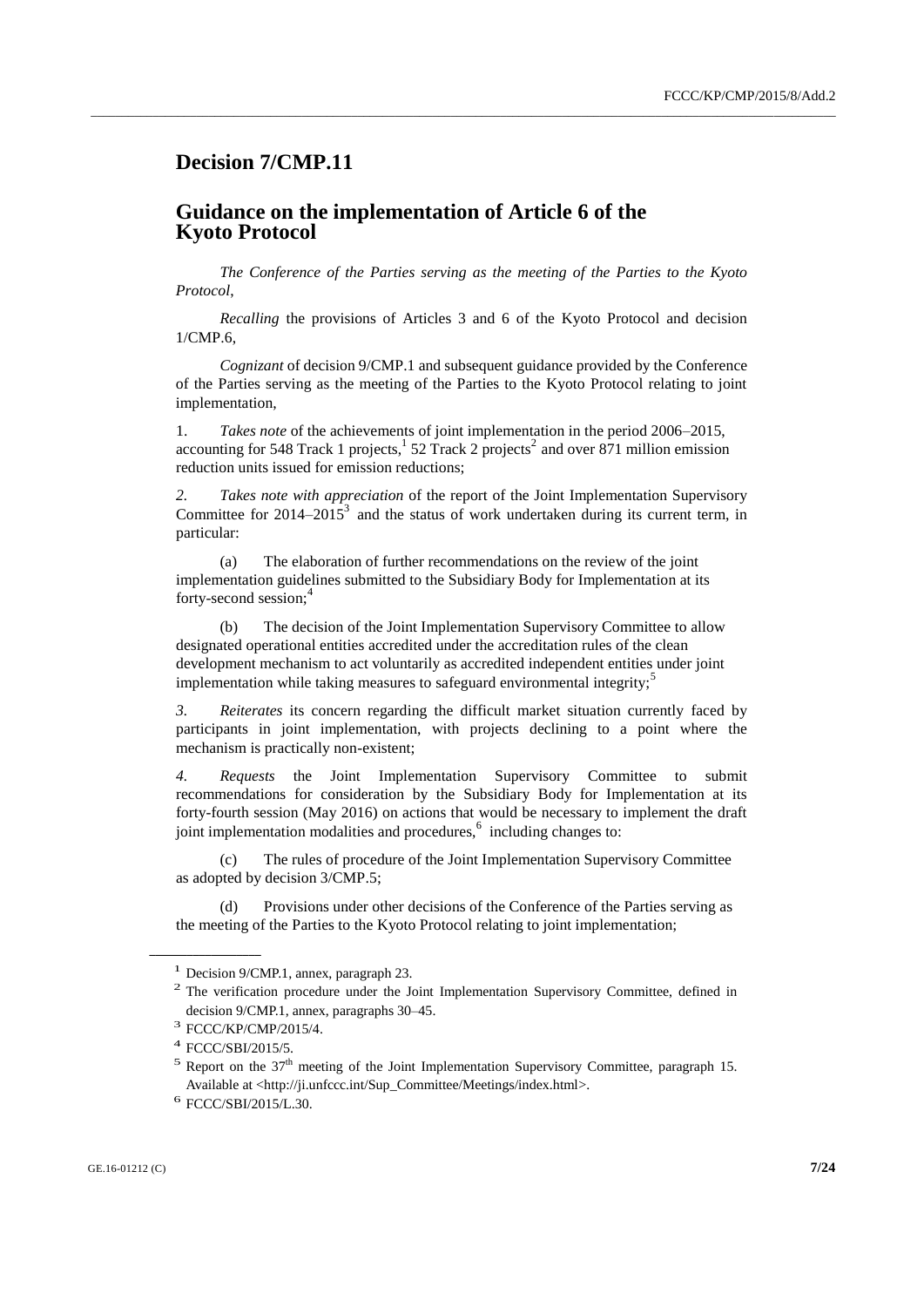*5. Also requests* the Joint Implementation Supervisory Committee to submit recommendations for consideration by the Subsidiary Body for Implementation at its forty-fourth session in the context of the review of the joint implementation guidelines, inter alia, on options to address:

 $\_$  , and the set of the set of the set of the set of the set of the set of the set of the set of the set of the set of the set of the set of the set of the set of the set of the set of the set of the set of the set of th

- (e) Concerns raised by stakeholders;
- (f) Validation by an accredited independent entity of post-registration changes;

*6. Invites* Parties and admitted observer organizations to submit, by 31 March 2016, their views on experiences and lessons learned from joint implementation for the possible design of mitigation mechanisms and on links and interactions with other tools;<sup>7</sup>

*7. Requests* the Joint Implementation Supervisory Committee to reflect on synergies between joint implementation and other mitigation mechanisms to ensure the cost-efficient use of resources, the coherence of mitigation instruments and the avoidance of double counting, in particular regarding infrastructure and technical arrangements, tools, governance structures and processes;

*8. Also requests* the Joint Implementation Supervisory Committee to prepare an analysis of the experiences and lessons learned referred to in paragraph 6 above, taking into account the submissions referred to in the same paragraph and any other relevant materials, and to forward recommendations and the reflections of the Joint Implementation Supervisory Committee mentioned in paragraph 7 above for consideration by the Conference of the Parties serving as the meeting of the Parties to the Kyoto Protocol at its twelfth session (November 2016);

*9. Commends* the Joint Implementation Supervisory Committee and the secretariat for their prudent management of resources;

*10. Reiterates* its request to the Joint Implementation Supervisory Committee to ensure sufficient infrastructure and capacity for the mechanism's use by Parties for as long as needed, and to keep the joint implementation management plan under review, making necessary adjustments to ensure the efficient, cost-effective and transparent functioning of joint implementation.

> *8 th plenary meeting 10 December 2015*

<sup>&</sup>lt;sup>7</sup> Parties should submit their views via the submissions portal at <http://www.unfccc.int/5900>. Admitted observer organizations should e-mail their submissions to <secretariat@unfccc.int>.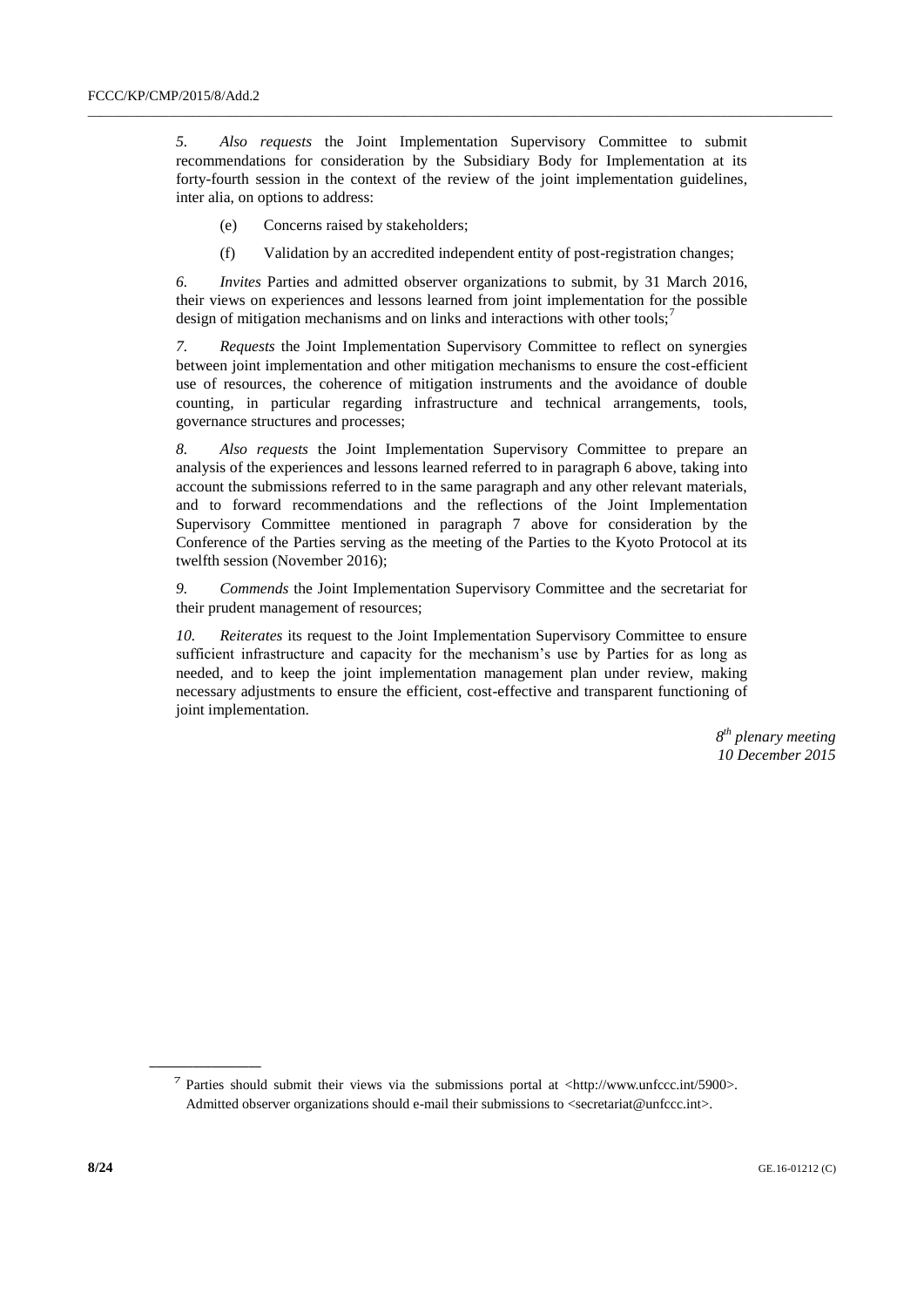#### **Decision 8/CMP.11**

### **Methodology for the collection of international transaction log fees in the biennium 2016–2017**

*The Conference of the Parties serving as the meeting of the Parties to the Kyoto Protocol*,

\_\_\_\_\_\_\_\_\_\_\_\_\_\_\_\_\_\_\_\_\_\_\_\_\_\_\_\_\_\_\_\_\_\_\_\_\_\_\_\_\_\_\_\_\_\_\_\_\_\_\_\_\_\_\_\_\_\_\_\_\_\_\_\_\_\_\_\_\_\_\_\_\_\_\_\_\_\_\_\_\_\_\_\_\_\_\_\_\_\_\_\_\_\_\_\_\_\_\_\_\_\_\_\_\_\_\_\_\_\_\_\_\_\_\_\_\_\_\_\_

*Recalling* Article 13, paragraph 5, of the Kyoto Protocol,

*Also recalling* decisions 11/CMP.3, 10/CMP.5, 9/CMP.6 and 8/CMP.8,

*Recognizing* the importance of sufficient and stable funding for the international transaction log,

1. *Adopts* the scale of fees for the international transaction log for the biennium 2016– 2017 contained in the annex;

2. *Decides* that fees for the international transaction log paid by a Party for the biennium 2016–2017 shall be calculated by multiplying the scale of fees for that Party, as contained in the annex, by the budget for the international transaction log for the biennium 2016–2017, with the fees for the first year of the biennium being equal to the fees for the second year of the biennium;

3. *Requests* the Executive Secretary to notify Parties connected to the international transaction log in the biennium 2016–2017 of the annual fees, calculated in accordance with paragraph 2 above, as early as possible and at least four months in advance of the relevant calendar year, where possible;

4. *Decides* that, if a Party connects to the international transaction log for the first time or reconnects to it following disconnection during the biennium 2016–2017, the scale of fees for that Party shall be that contained in the annex, or, for Parties not listed in the table contained in the annex, shall be made equal to 130 per cent of their Kyoto Protocol adjusted scale for the relevant biennium;

5. *Also decides* that fees paid by a Party that connects to the international transaction log for the first time shall be deducted from the resource requirement for activities relating to the international transaction log in the next biennium;

6. *Further decides* that fees paid by a Party that connects to the international transaction log for the first time or, following disconnection, reconnects to it during the biennium 2016–2017, shall be proportioned for the period between the date of connection or reconnection of its registry and the end of the biennium, except for the period for which the fees were already paid;

7. *Decides* that, where a Party disconnects during the biennium 2016–2017, the Party shall cover the fees for the full year in which the disconnection took place, and that, if the disconnection takes place in the first year of the biennium and the Party does not reconnect in the second year of the biennium, fees for the second year of the biennium shall not apply;

8. *Authorizes* the international transaction log administrator to disconnect the registry of a Party from the international transaction log in the event of the non-payment of its fees by that Party, provided that such disconnection shall not be effected earlier than four months after the beginning of the relevant calendar year, at least two reminders have already been given to the Party and consultations have taken place with the Party concerned prior to the final reminder;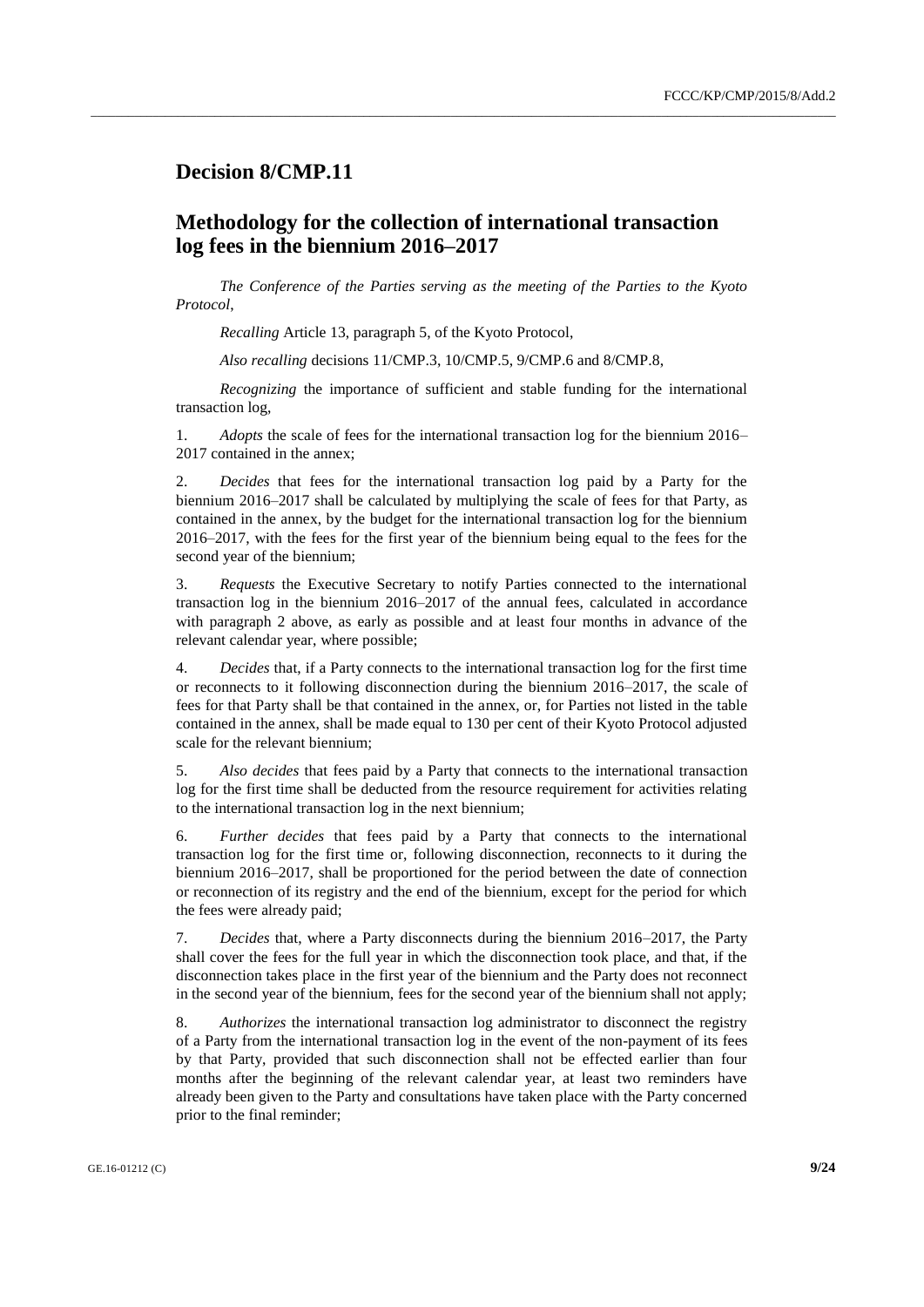9. *Also authorizes* the Executive Secretary to draw up funds from unspent balances (carry-over) of the Trust Fund for the International Transaction Log from previous financial periods to cover the potential shortfall in fees due to the disconnection of Parties during the biennium 2016–2017;

\_\_\_\_\_\_\_\_\_\_\_\_\_\_\_\_\_\_\_\_\_\_\_\_\_\_\_\_\_\_\_\_\_\_\_\_\_\_\_\_\_\_\_\_\_\_\_\_\_\_\_\_\_\_\_\_\_\_\_\_\_\_\_\_\_\_\_\_\_\_\_\_\_\_\_\_\_\_\_\_\_\_\_\_\_\_\_\_\_\_\_\_\_\_\_\_\_\_\_\_\_\_\_\_\_\_\_\_\_\_\_\_\_\_\_\_\_\_\_\_

10. *Requests* the international transaction log administrator to provide, in its annual reports for 2016 and 2017, information on transactions of Kyoto Protocol units;

11. *Also requests* the international transaction log administrator to publish, in its annual reports, a table listing the scale and the level of fees and the status of payments for all Parties connected to the international transaction log.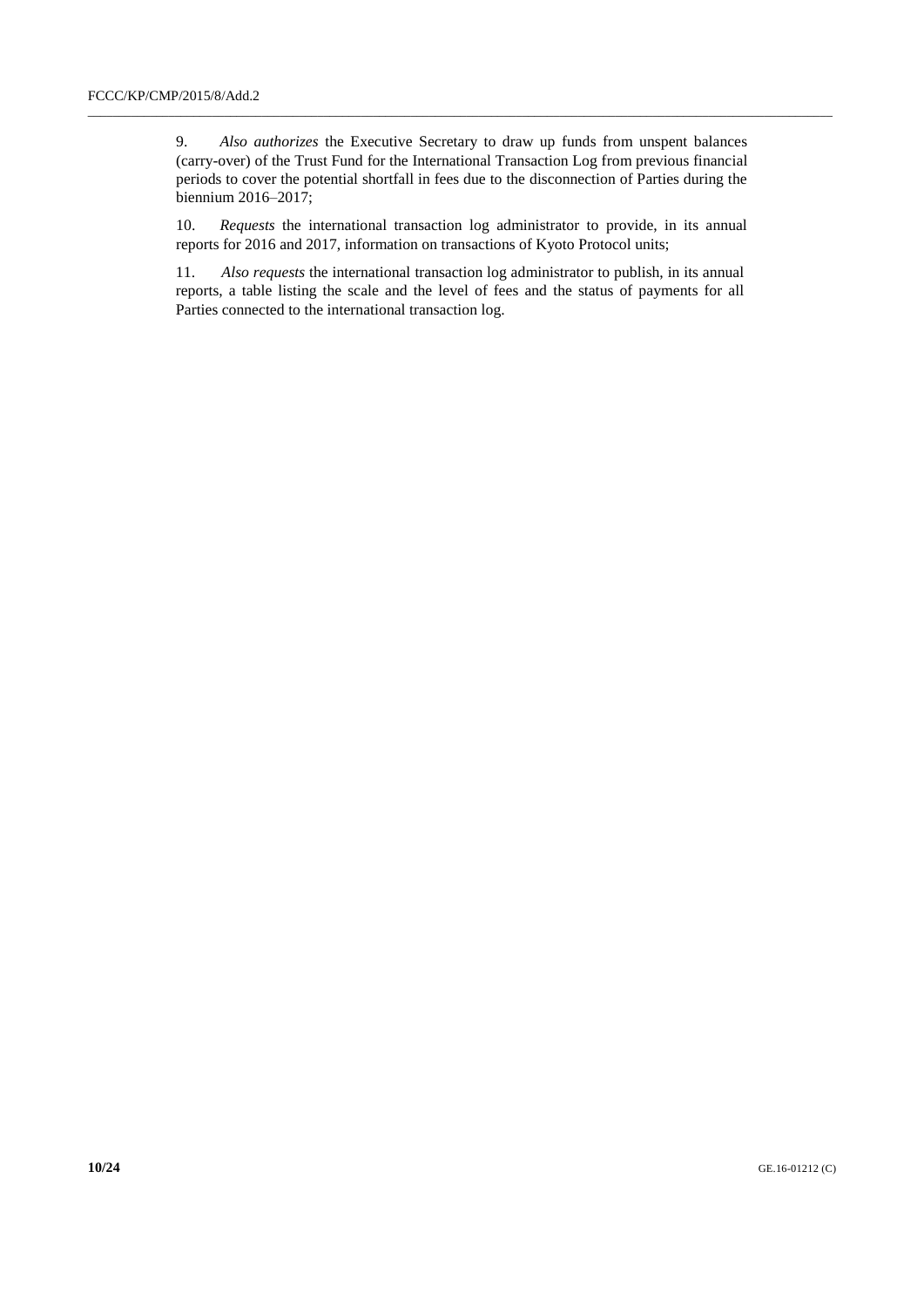# **Annex**

[English only]

|                           | Scale of fees |
|---------------------------|---------------|
| Party                     | (per cent)    |
| Australia                 | 2.841         |
| Austria                   | 1.588         |
| Belarus <sup>a</sup>      | 0.073         |
| Belgium                   | 1.973         |
| Bulgaria                  | 0.036         |
| Croatia                   | 0.079         |
| $Cyprus^a$                | 0.061         |
| Czech Republic            | 0.503         |
| Denmark                   | 1.323         |
| Estonia                   | 0.028         |
| European Union            | 2.685         |
| Finland                   | 1.009         |
| France                    | 10.667        |
| Germany                   | 15.350        |
| Greece                    | 1.065         |
| Hungary                   | 0.437         |
| Iceland                   | 0.737         |
| Ireland                   | 0.797         |
| Italy                     | 9.090         |
| Japan                     | 14.939        |
| Kazakhstan <sup>a</sup>   | 0.157         |
| Latvia                    | 0.032         |
| Liechtenstein             | 0.188         |
| Lithuania                 | 0.055         |
| Luxembourg                | 0.153         |
| Malta <sup>a</sup>        | 0.021         |
| Monaco                    | 0.181         |
| Netherlands               | 3.352         |
| New Zealand               | 0.961         |
| Norway                    | 2.319         |
| Poland                    | 0.896         |
| Portugal                  | 0.943         |
| Romania                   | 0.125         |
| <b>Russian Federation</b> | 2.743         |
| Slovakia                  | 0.113         |
| Slovenia                  | 0.171         |
| Spain                     | 5.311         |
| Sweden                    | 1.917         |
| Switzerland               | 2.760         |
| Ukraine                   | 0.745         |

## **Scale of fees for the international transaction log for the biennium 2016–2017**

\_\_\_\_\_\_\_\_\_\_\_\_\_\_\_\_\_\_\_\_\_\_\_\_\_\_\_\_\_\_\_\_\_\_\_\_\_\_\_\_\_\_\_\_\_\_\_\_\_\_\_\_\_\_\_\_\_\_\_\_\_\_\_\_\_\_\_\_\_\_\_\_\_\_\_\_\_\_\_\_\_\_\_\_\_\_\_\_\_\_\_\_\_\_\_\_\_\_\_\_\_\_\_\_\_\_\_\_\_\_\_\_\_\_\_\_\_\_\_\_

GE.16-01212 (C) **11/24**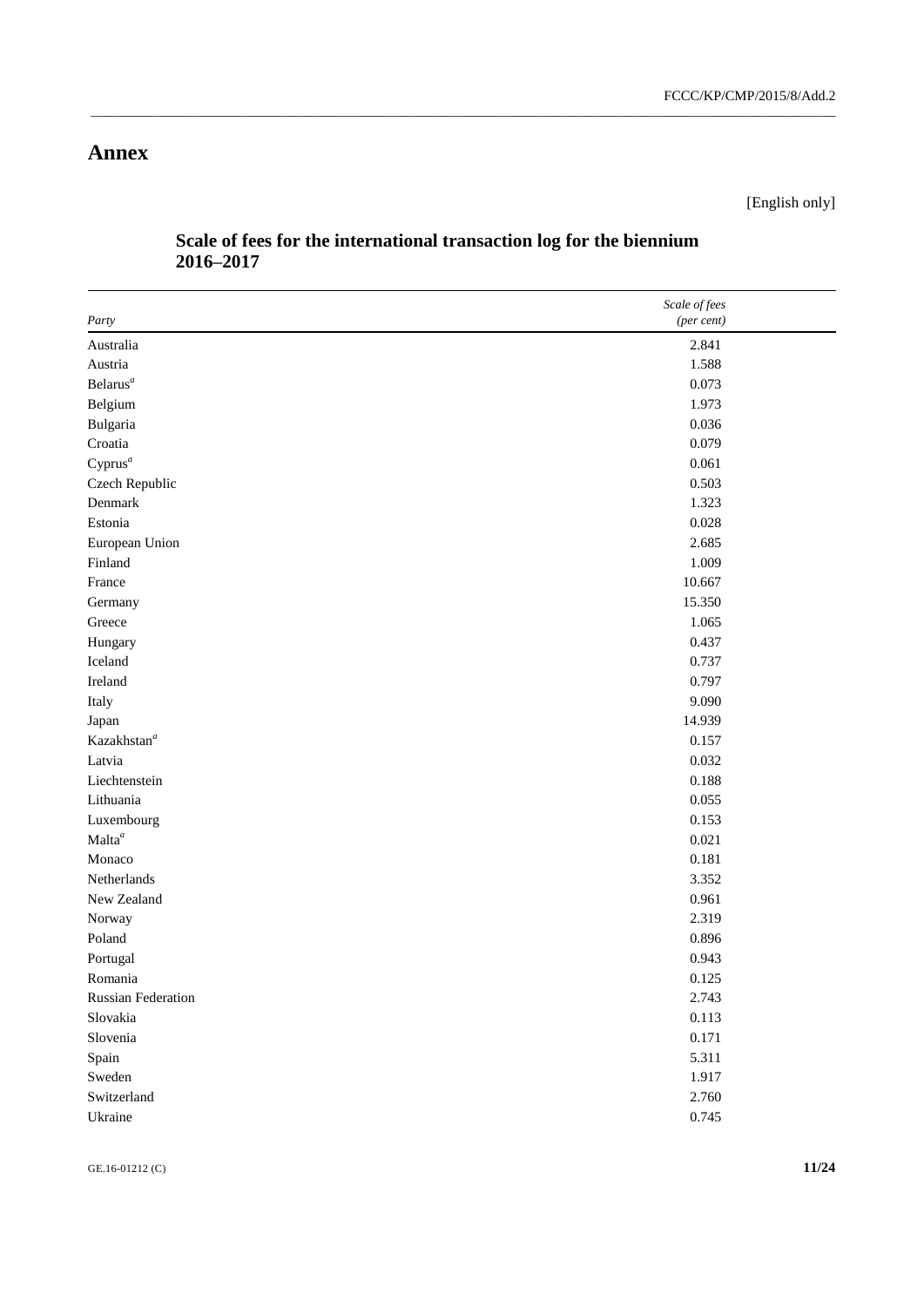|                                                                 | Scale of fees       |  |
|-----------------------------------------------------------------|---------------------|--|
| Party                                                           | $(\text{per cent})$ |  |
| United Kingdom of Great Britain                                 |                     |  |
| and Northern Ireland                                            | 11.888              |  |
| Subtotal for Parties connected to the international transaction |                     |  |
| log                                                             | 100.000             |  |
| Subtotal for Parties not connected to the international         |                     |  |
| transaction log                                                 | 0.312               |  |
| Total                                                           | 100.312             |  |
|                                                                 |                     |  |

 $\_$  , and the set of the set of the set of the set of the set of the set of the set of the set of the set of the set of the set of the set of the set of the set of the set of the set of the set of the set of the set of th

<sup>a</sup> Parties currently not connected to the international transaction log.

*8 th plenary meeting 10 December 2015*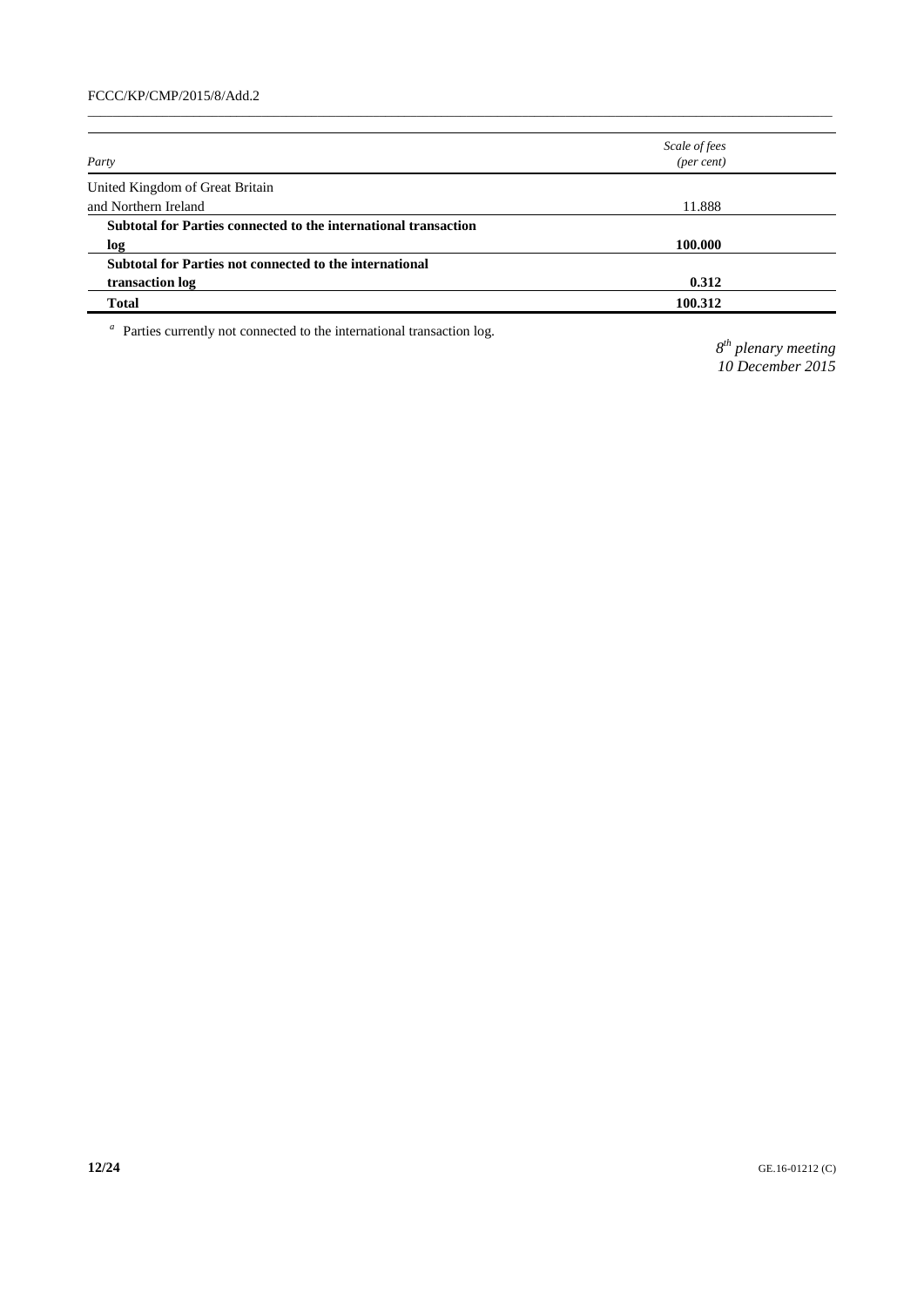### **Decision 9/CMP.11**

### **Capacity-building under the Kyoto Protocol**

*The Conference of the Parties serving as the meeting of the Parties to the Kyoto Protocol*,

\_\_\_\_\_\_\_\_\_\_\_\_\_\_\_\_\_\_\_\_\_\_\_\_\_\_\_\_\_\_\_\_\_\_\_\_\_\_\_\_\_\_\_\_\_\_\_\_\_\_\_\_\_\_\_\_\_\_\_\_\_\_\_\_\_\_\_\_\_\_\_\_\_\_\_\_\_\_\_\_\_\_\_\_\_\_\_\_\_\_\_\_\_\_\_\_\_\_\_\_\_\_\_\_\_\_\_\_\_\_\_\_\_\_\_\_\_\_\_\_

*Recalling* decisions 29/CMP.1, 6/CMP.2, 6/CMP.4, 15/CMP.7, 10/CMP.8, 2/CP.7 and 2/CP.17,

1. *Requests* the Subsidiary Body for Implementation to conduct the third comprehensive review of the implementation of the framework for capacity-building in developing countries, established under decision 2/CP.7 and reaffirmed under decision 29/CMP.1, at its forty-fourth session (May 2016), on the basis of the terms of reference contained in the annex to decision 14/CP.21, with a view to recommending a draft decision for consideration and adoption by the Conference of the Parties serving as the meeting of the Parties to the Kyoto Protocol at its twelfth session (November 2016);

2. *Decides* that the 5<sup>th</sup> meeting of the Durban Forum, to be held during the forty-fourth session of the Subsidiary Body for Implementation, will explore potential ways for enhancing capacity-building by sharing information and varied experiences related to the Kyoto Protocol;

3. *Invites* Parties to submit via the submissions portal, 1 by 9 March 2016, as part of their annual submissions pursuant to decision 6/CMP.2, suggestions for additional potential topics related to the Kyoto Protocol for the 5<sup>th</sup> meeting of the Durban Forum.

> *8 th plenary meeting 10 December 2015*

 $1$  <http://www.unfccc.int/5900>.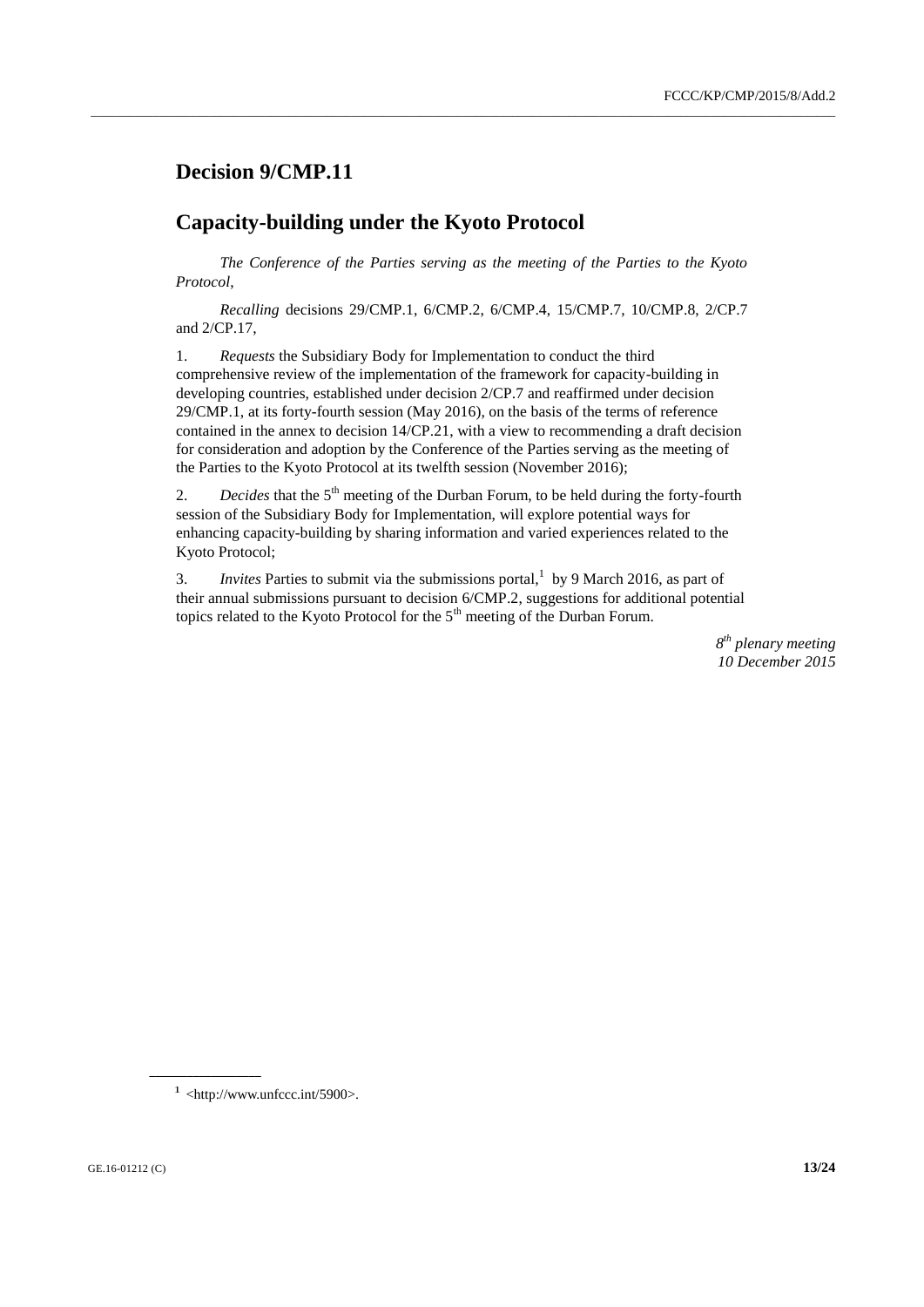#### **Decision 10/CMP.11**

## **Technical review in 2016 of greenhouse gas inventories and initial reports for the second commitment period from Parties included in Annex I to the Convention that are also Parties to the Kyoto Protocol**

 $\_$  , and the set of the set of the set of the set of the set of the set of the set of the set of the set of the set of the set of the set of the set of the set of the set of the set of the set of the set of the set of th

*The Conference of the Parties serving as the meeting of the Parties to the Kyoto Protocol*,

*Recalling* decisions 13/CMP.1, 22/CMP.1, 2/CMP.8 and 6/CMP.9,

*Emphasizing* the importance of ensuring that the Conference of the Parties serving as the meeting of the Parties to the Kyoto Protocol has adequate and reliable information on annual greenhouse gas inventories from Parties included in Annex I to the Convention that are also Parties to the Kyoto Protocol (Parties included in Annex I),

*Noting* that owing to a delay in the availability of a functioning CRF Reporter and pending the finalization of the full set of accounting, reporting and review modalities under Articles 5, 7 and 8 of the Kyoto Protocol, Parties included in Annex I were unable to submit in 2015 some of the information required under Article 7, paragraph 1, of the Kyoto Protocol, or their reports to facilitate the calculation of the assigned amount for the second commitment period pursuant to Article 3, paragraphs 7 bis, 8 and 8 bis, of the Kyoto Protocol, and to demonstrate capacity to account for emissions and the assigned amount,

*Also noting* the revised modalities for accounting, reporting and review under Articles 5, 7 and 8 of the Kyoto Protocol for the purposes of the implementation of the second commitment period contained in decisions  $3/CMP.11^2$  and  $4/CMP.11^3$ 

*Expressing* the concern that additional work will be needed to ensure that all 2015 greenhouse gas inventories undergo the review process stipulated in decision 13/CP.20 and other relevant decisions, such as those relating to the review processes under the Kyoto Protocol, and that meeting the mandated timelines of the review process may be challenging because of this additional work,

1. *Requests* the secretariat to organize the review of the 2015 and 2016 greenhouse gas inventory submissions from Parties included in Annex I to the Convention that are also Parties to the Kyoto Protocol (Parties included in Annex I), including the review of the supplementary information submitted under Article 7, paragraph 1, of the Kyoto Protocol, in conjunction with each other and with the review of those inventory submissions under the Convention;

<sup>&</sup>lt;sup>1</sup> Ukraine was the only Party in 2015 that submitted its initial report for the second commitment period (on 14 August 2015).

<sup>2</sup> Decision 3/CMP.11"Implications of the implementation of decisions 2/CMP.7 to 4/CMP.7 and 1/CMP.8 on the previous decisions on methodological issues related to the Kyoto Protocol, including those relating to Articles 5, 7 and 8 of the Kyoto Protocol, part I: implications related to accounting and reporting and other related issues".

<sup>3</sup> Decision 4/CMP.11 "Implications of the implementation of decisions 2/CMP.7 to 4/CMP.7 and 1/CMP.8 on the previous decisions on methodological issues related to the Kyoto Protocol including those relating to Articles 5, 7 and 8 of the Kyoto Protocol, part II: implications related to review and adjustments and other related issues".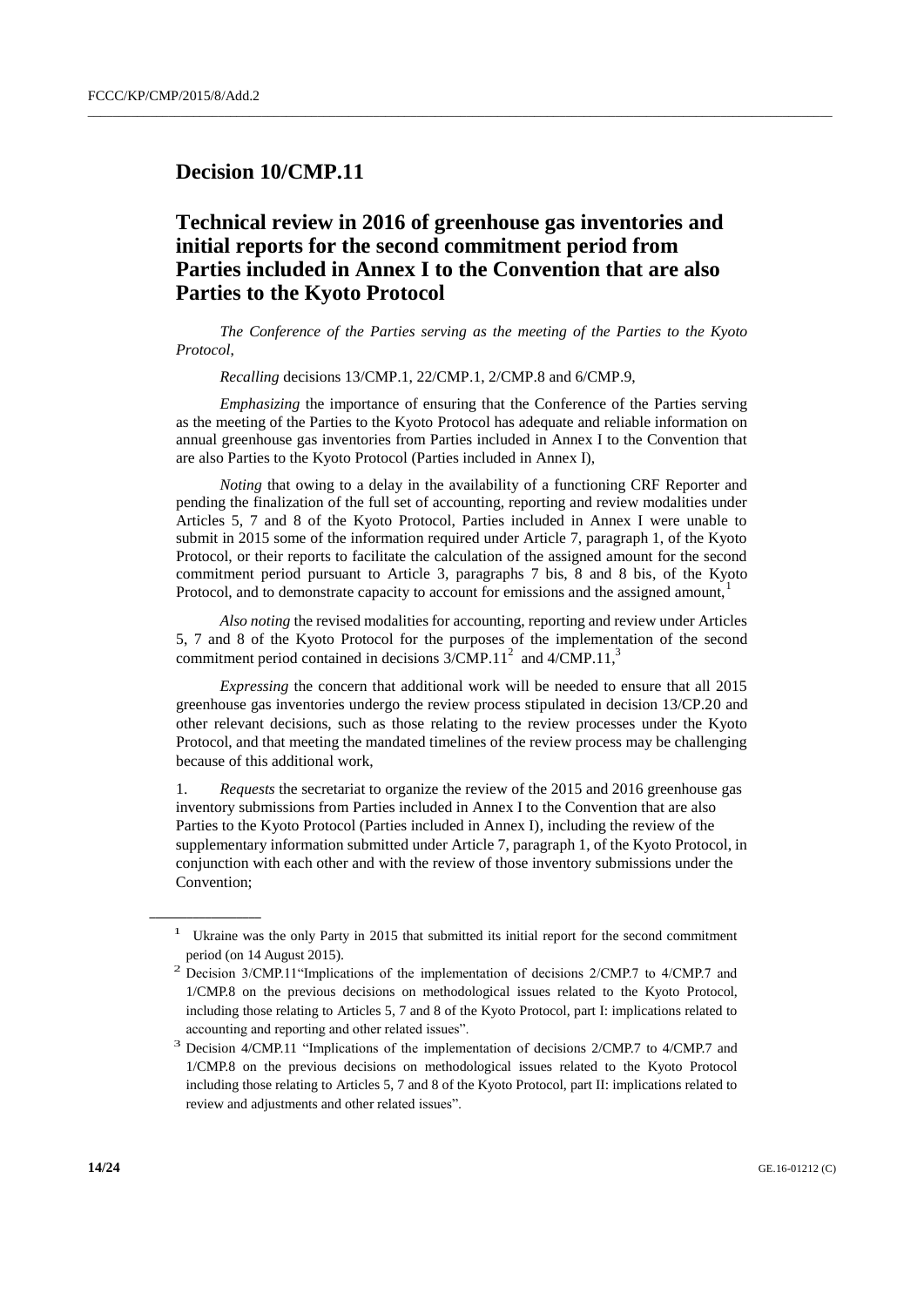$\overline{a}$ 

2. *Also requests* the secretariat to organize, in accordance with decisions 2/CMP.8 and  $4/CMP.11$ ,<sup>3</sup> the review of the reports to facilitate the calculation of the assigned amount for the second commitment period in conjunction with the reviews referred to in paragraph 1 above, striving to complete each review no later than one year after the submission date of the report;

\_\_\_\_\_\_\_\_\_\_\_\_\_\_\_\_\_\_\_\_\_\_\_\_\_\_\_\_\_\_\_\_\_\_\_\_\_\_\_\_\_\_\_\_\_\_\_\_\_\_\_\_\_\_\_\_\_\_\_\_\_\_\_\_\_\_\_\_\_\_\_\_\_\_\_\_\_\_\_\_\_\_\_\_\_\_\_\_\_\_\_\_\_\_\_\_\_\_\_\_\_\_\_\_\_\_\_\_\_\_\_\_\_\_\_\_\_\_\_\_

3. *Further requests* the secretariat to continue to make improvements to the CRF Reporter functionality, prioritizing the resolution of outstanding issues related to transparency and accuracy, noting that the CRF Reporter is not yet fully functioning;

4. *Invites* Parties included in Annex I that have not yet submitted their 2015 greenhouse gas inventories and supplementary information required under Article 7, paragraph 1, of the Kyoto Protocol to do so as soon as possible;

5. *Takes note* of the estimated budgetary implications of the activities to be undertaken by the secretariat pursuant to the provisions contained in paragraphs 1 and 2 above;

6. *Requests* that the actions of the secretariat called for in this decision be undertaken subject to the availability of financial resources.

> *8 th plenary meeting 10 December 2015*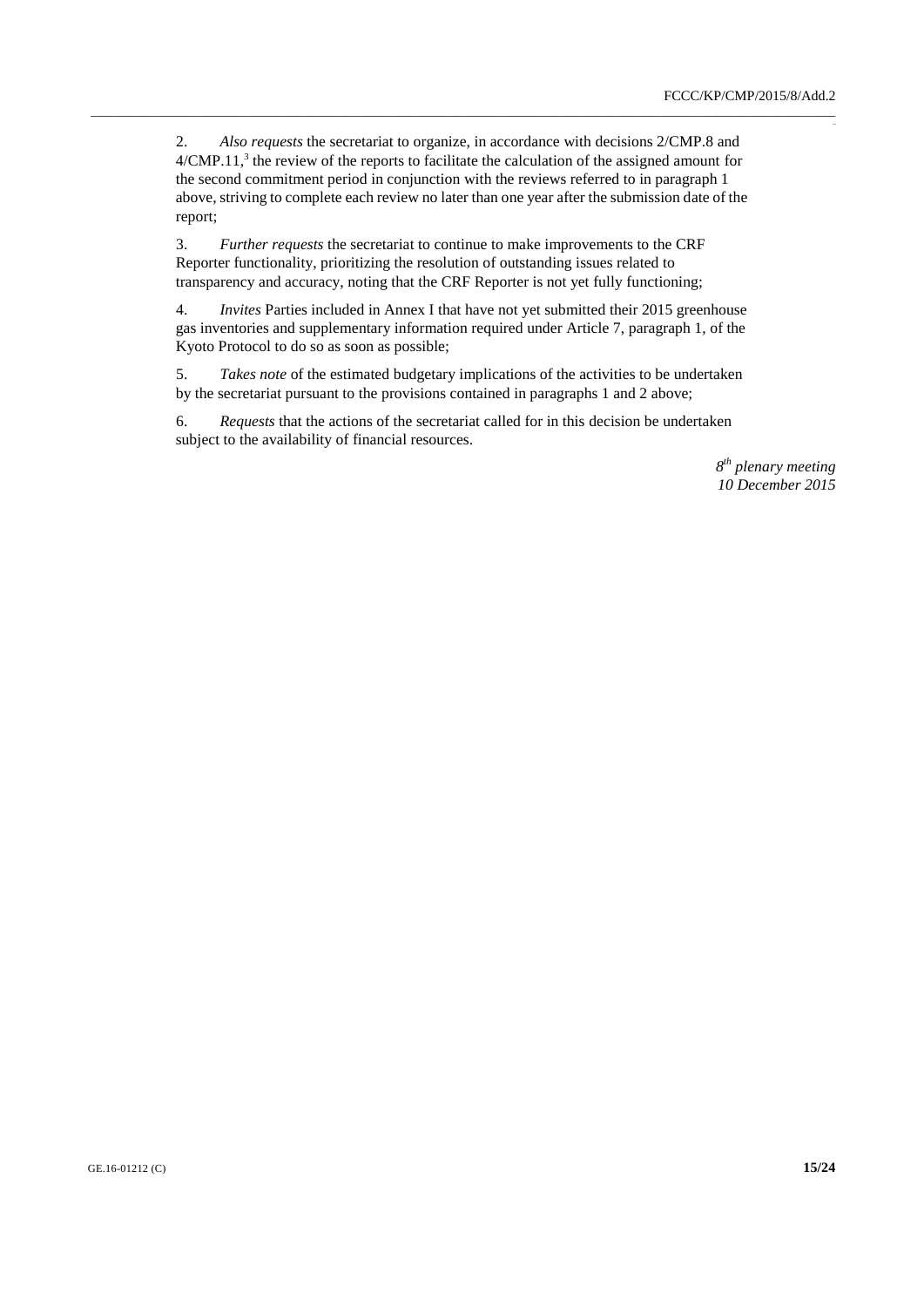## **Decision 11/CMP.11**

#### **Administrative, financial and institutional matters**

*The Conference of the Parties serving as the meeting of the Parties to the Kyoto Protocol*,

 $\_$  , and the set of the set of the set of the set of the set of the set of the set of the set of the set of the set of the set of the set of the set of the set of the set of the set of the set of the set of the set of th

*Recalling* Article 13, paragraph 5, of the Kyoto Protocol,

*Also recalling* decision 27/CP.19, in particular paragraph 11,

*Further recalling* paragraph 11 of the financial procedures of the Conference of the Parties, which also applies to the Kyoto Protocol, $<sup>1</sup>$ </sup>

*Taking note* of decision 21/CP.21,

*Having considered* the information contained in the documents prepared by the secretariat on administrative, financial and institutional matters. $<sup>2</sup>$ </sup>

### **I. Budget performance for the biennium 2014–2015**

Takes note of the information contained in the report on budget performance for the period 1 January 2014 to 30 June  $2015<sup>3</sup>$  and the status of contributions to the trust funds administered by the secretariat as at 15 November  $2015$ ;<sup>4</sup>

*2. Welcomes* the Executive Secretary's efforts to address budgetary limits by enhancing effectiveness and efficiency, including reducing staffing costs through post management;

*3. Expresses appreciation* to Parties that have made contributions to the core budget and the international transaction  $\log^5$  in a timely manner;

*4. Urges* Parties that have not made contributions to the core budget and the international transaction  $\log^6$  in full for the current and/or previous bienniums to do so without delay;

*5. Calls upon* Parties to make their contributions to the core budget and the international transaction log for the biennium 2016–2017 in a timely manner, bearing in mind that contributions are due on 1 January of each year in accordance with the financial procedures of the Conference of the Parties;

*6. Expresses appreciation* for the contributions received from Parties to the Trust Fund for Participation in the UNFCCC Process and to the Trust Fund for Supplementary Activities;

<sup>&</sup>lt;sup>1</sup> Decision 15/CP.1, annex I, as revised by decision 23/CP.20.

<sup>2</sup> FCCC/SBI/2015/13, FCCC/SBI/2015/INF.10 and FCCC/SBI/2015/INF.17.

<sup>&</sup>lt;sup>3</sup> FCCC/SBI/2015/13.

<sup>4</sup> FCCC/SBI/2015/INF.17.

<sup>5</sup> FCCC/SBI/2015/INF.17, table 7.

<sup>6</sup> As footnote 5 above.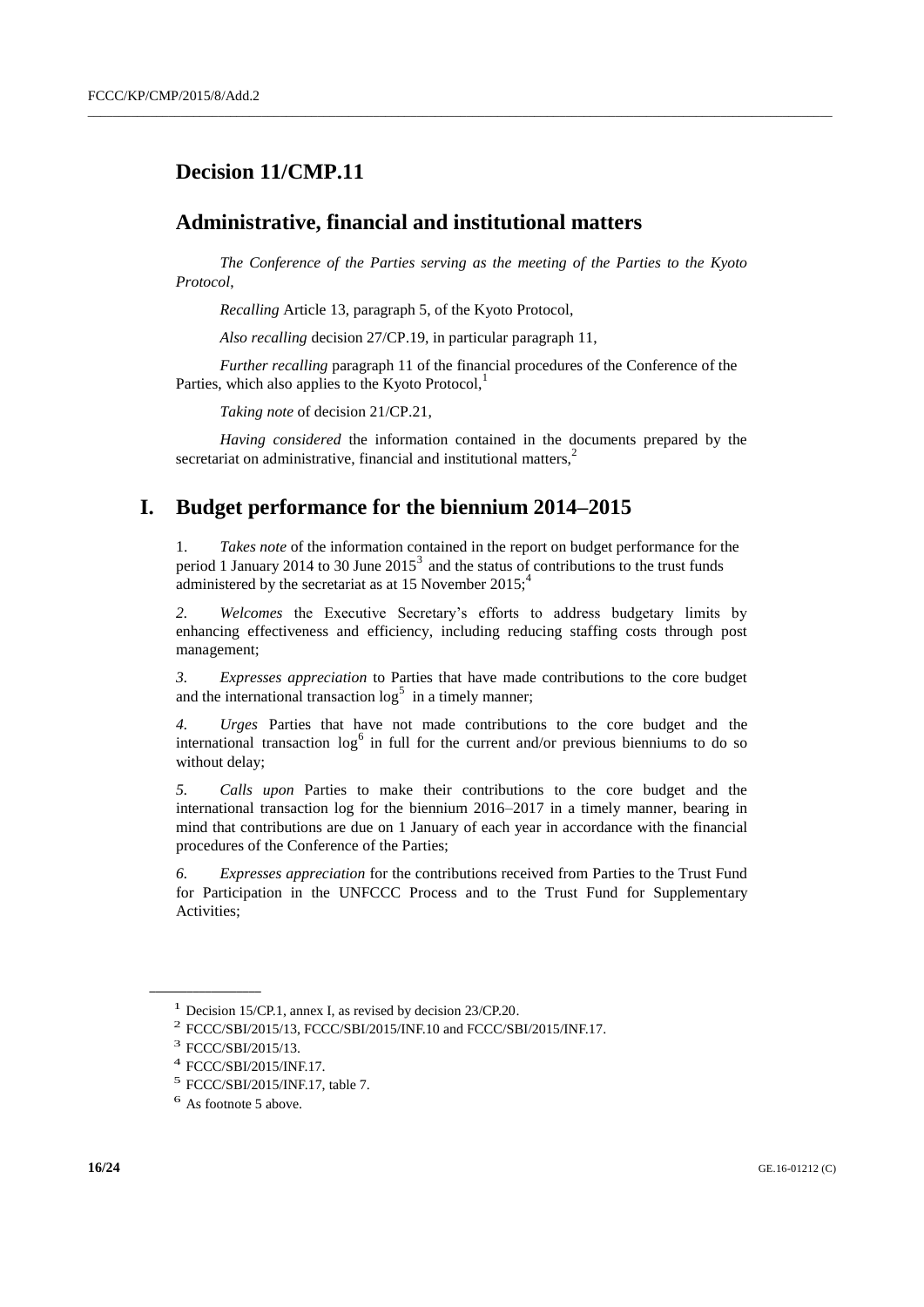*7. Urges* Parties to contribute further to the Trust Fund for Participation in the UNFCCC Process, in order to ensure the widest possible participation in the negotiations in 2016, and to the Trust Fund for Supplementary Activities;

\_\_\_\_\_\_\_\_\_\_\_\_\_\_\_\_\_\_\_\_\_\_\_\_\_\_\_\_\_\_\_\_\_\_\_\_\_\_\_\_\_\_\_\_\_\_\_\_\_\_\_\_\_\_\_\_\_\_\_\_\_\_\_\_\_\_\_\_\_\_\_\_\_\_\_\_\_\_\_\_\_\_\_\_\_\_\_\_\_\_\_\_\_\_\_\_\_\_\_\_\_\_\_\_\_\_\_\_\_\_\_\_\_\_\_\_\_\_\_\_

*8. Reiterates its appreciation* to the Government of Germany for its annual voluntary contribution to the core budget of EUR 766,938 and its special contribution of EUR 1,789,522 as Host Government of the secretariat;

## **II. Audit report and financial statements for 2014**

9. *Takes note* of the audit report of the United Nations Board of Auditors,<sup>7</sup> which includes recommendations and the financial statements for 2014, and the comments of the secretariat thereon;

*10. Expresses its appreciation* to the United Nations for arranging the audits of the accounts of the Convention and for the valuable observations and recommendations of the auditors;

*11. Urges* the Executive Secretary to implement the recommendations of the auditors, as appropriate.

> *8 th plenary meeting 10 December 2015*

7 FCCC/SBI/2015/INF.10.

**\_\_\_\_\_\_\_\_\_\_\_\_\_\_\_\_\_\_**

GE.16-01212 (C) **17/24**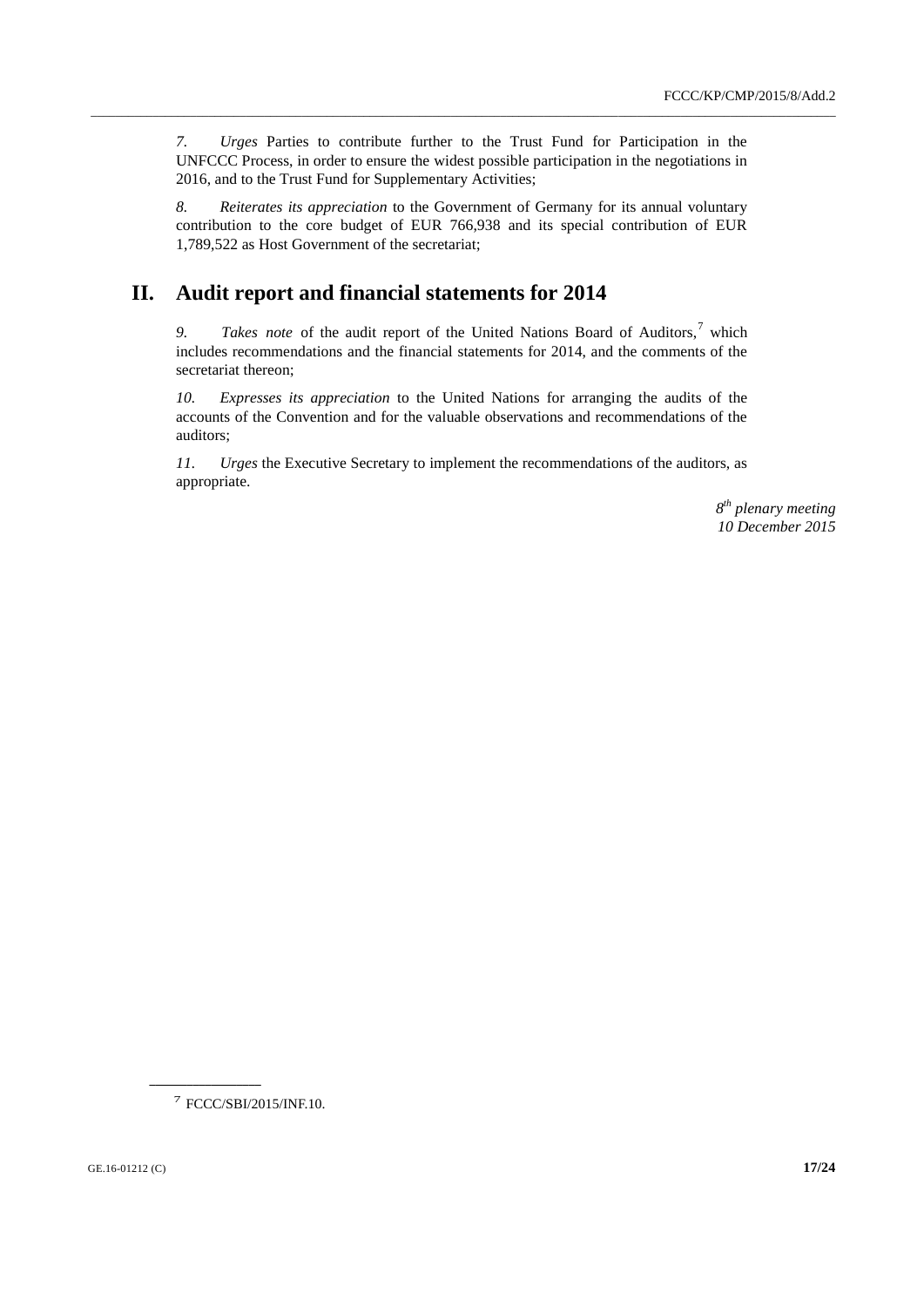## **Decision 12/CMP.11**

### **Programme budget for the biennium 2016–2017**

*The Conference of the Parties serving as the meeting of the Parties to the Kyoto Protocol*,

 $\_$  , and the set of the set of the set of the set of the set of the set of the set of the set of the set of the set of the set of the set of the set of the set of the set of the set of the set of the set of the set of th

*Recalling* Article 13, paragraph 5, of the Kyoto Protocol,

*Also recalling* decision 8/CMP.11 on the methodology for the collection of international transaction log fees in the biennium 2016–2017,

*Taking note* of decision 22/CP.21, in particular paragraph 1,

*Having considered* the proposed programme budget for the biennium 2016–2017 submitted by the Executive Secretary,<sup>1</sup>

1. *Endorses* decision 22/CP.21 on the programme budget for the biennium 2016–2017 as it applies to the Kyoto Protocol;<sup>2</sup>

2. *Adopts* the indicative scale of contributions for 2016 and 2017 contained in annex I, covering 28.8 per cent of the indicative contributions specified in table 1 of decision 22/CP.21;

3. *Invites* all Parties to the Kyoto Protocol to note that contributions to the core budget are due on 1 January of each year in accordance with paragraph 8(b) of the financial procedures for the Conference of the Parties, its subsidiary bodies and the secretariat,<sup>3</sup> and to pay promptly and in full for each of the years 2016 and 2017 the contributions required to finance the approved expenditures set out in decision 22/CP.21;

4. *Takes note* of the financing requirements for the clean development mechanism and joint implementation proposed by the Executive Board of the clean development mechanism and the Joint Implementation Supervisory Committee, respectively;<sup>4</sup>

5. *Approves* the budget for the international transaction log for the biennium 2016– 2017, amounting to EUR 5,351,356 for the purposes specified in the proposed budget for the international transaction log;

6. *Decides* to maintain the level of the working capital reserve at 8.3 per cent of the estimated expenditure for the Trust Fund for the International Transaction Log;

7. *Adopts* the fees for the international transaction log for the biennium 2016–2017 as contained in annex II.

<sup>&</sup>lt;sup>1</sup> FCCC/SBI/2015/3.

 $2$  Recognizes that, in accordance with decision 13/CP.20, three operational approaches may be used for implementing the technical review of the greenhouse gas inventories of Parties included in Annex I to the Convention, namely desk reviews, centralized reviews and in-country reviews, assuming available resources, and recognizes that the secretariat may implement such reviews according to decision 13/CP.20 in 2016–2017, taking into account the programme budget and supplementary resources provided for under this decision.

<sup>&</sup>lt;sup>3</sup> Decision 15/CP.1, annex I, as revised by decision 23/CP.20.

<sup>4</sup> FCCC/SBI/2015/3/Add.1.

<sup>5</sup> FCCC/SBI/2015/3/Add.3.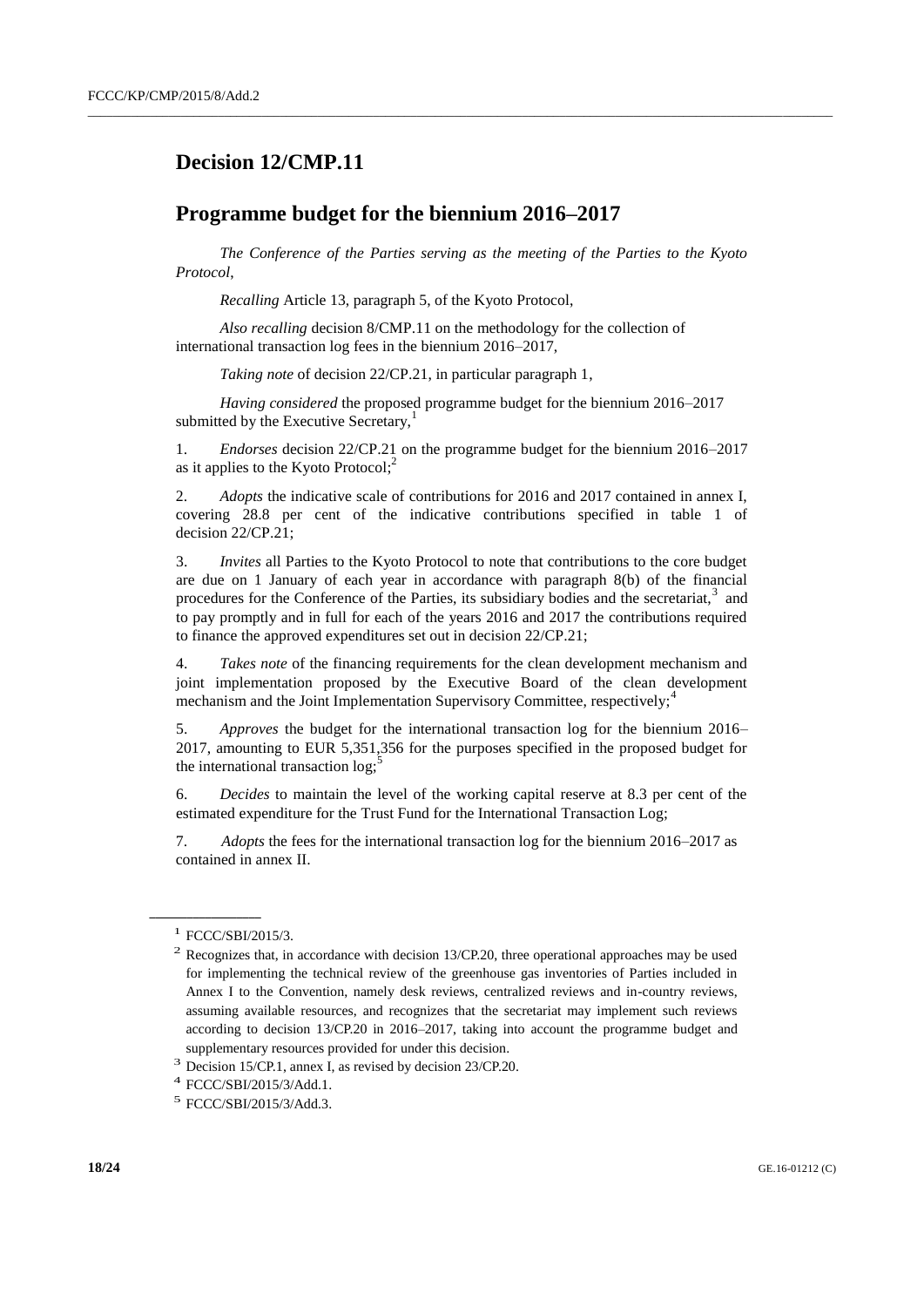[English only]

#### **Indicative scale of contributions from Parties to the Kyoto Protocol for the biennium 2016–2017**

\_\_\_\_\_\_\_\_\_\_\_\_\_\_\_\_\_\_\_\_\_\_\_\_\_\_\_\_\_\_\_\_\_\_\_\_\_\_\_\_\_\_\_\_\_\_\_\_\_\_\_\_\_\_\_\_\_\_\_\_\_\_\_\_\_\_\_\_\_\_\_\_\_\_\_\_\_\_\_\_\_\_\_\_\_\_\_\_\_\_\_\_\_\_\_\_\_\_\_\_\_\_\_\_\_\_\_\_\_\_\_\_\_\_\_\_\_\_\_\_

| Party                            | United Nations scale of<br>assessments for 2015 | Kyoto Protocol adjusted<br>scale for 2016 | Kyoto Protocol adjusted<br>scale for 2017 |
|----------------------------------|-------------------------------------------------|-------------------------------------------|-------------------------------------------|
| Afghanistan                      | 0.005                                           | 0.007                                     | 0.007                                     |
| Albania                          | 0.010                                           | 0.013                                     | 0.013                                     |
| Algeria                          | 0.137                                           | 0.178                                     | 0.178                                     |
| Angola                           | 0.010                                           | 0.013                                     | 0.013                                     |
| Antigua and Barbuda              | 0.002                                           | 0.003                                     | 0.003                                     |
| Argentina                        | 0.432                                           | 0.562                                     | 0.562                                     |
| Armenia                          | 0.007                                           | 0.009                                     | 0.009                                     |
| Australia                        | 2.074                                           | 2.696                                     | 2.696                                     |
| Austria                          | 0.798                                           | 1.037                                     | 1.037                                     |
| Azerbaijan                       | 0.040                                           | 0.052                                     | 0.052                                     |
| <b>Bahamas</b>                   | 0.017                                           | 0.022                                     | 0.022                                     |
| Bahrain                          | 0.039                                           | 0.051                                     | 0.051                                     |
| Bangladesh                       | 0.010                                           | 0.013                                     | 0.013                                     |
| <b>Barbados</b>                  | 0.008                                           | 0.010                                     | 0.010                                     |
| <b>Belarus</b>                   | 0.056                                           | 0.073                                     | 0.073                                     |
| Belgium                          | 0.998                                           | 1.297                                     | 1.297                                     |
| <b>Belize</b>                    | 0.001                                           | 0.001                                     | 0.001                                     |
| Benin                            | 0.003                                           | 0.004                                     | 0.004                                     |
| Bhutan                           | 0.001                                           | 0.001                                     | 0.001                                     |
| Bolivia (Plurinational State of) | 0.009                                           | 0.012                                     | 0.012                                     |
| Bosnia and Herzegovina           | 0.017                                           | 0.022                                     | 0.022                                     |
| Botswana                         | 0.017                                           | 0.022                                     | 0.022                                     |
| <b>Brazil</b>                    | 2.934                                           | 3.814                                     | 3.814                                     |
| Brunei Darussalam                | 0.026                                           | 0.034                                     | 0.034                                     |
| Bulgaria                         | 0.047                                           | 0.061                                     | 0.061                                     |
| <b>Burkina Faso</b>              | 0.003                                           | 0.004                                     | 0.004                                     |
| Burundi                          | 0.001                                           | 0.001                                     | 0.001                                     |
| Cabo Verde                       | 0.001                                           | 0.001                                     | 0.001                                     |
| Cambodia                         | 0.004                                           | 0.005                                     | 0.005                                     |
| Cameroon                         | 0.012                                           | 0.016                                     | 0.016                                     |
| Central African Republic         | 0.001                                           | 0.001                                     | 0.001                                     |
| Chad                             | 0.002                                           | 0.003                                     | 0.003                                     |
| Chile                            | 0.334                                           | 0.434                                     | 0.434                                     |
| China                            | 5.148                                           | 6.693                                     | 6.693                                     |
| Colombia                         | 0.259                                           | 0.337                                     | 0.337                                     |
| Comoros                          | 0.001                                           | 0.001                                     | 0.001                                     |
| Congo                            | 0.005                                           | 0.007                                     | 0.007                                     |
| Cook Islands                     | 0.001                                           | 0.001                                     | 0.001                                     |
| Costa Rica                       | 0.038                                           | 0.049                                     | 0.049                                     |
| Côte d'Ivoire                    | 0.011                                           | 0.014                                     | 0.014                                     |
| Croatia                          | 0.126                                           | 0.164                                     | 0.164                                     |
| Cuba                             | 0.069                                           | 0.090                                     | 0.090                                     |
| Cyprus                           | 0.047                                           | 0.061                                     | 0.061                                     |

GE.16-01212 (C) **19/24**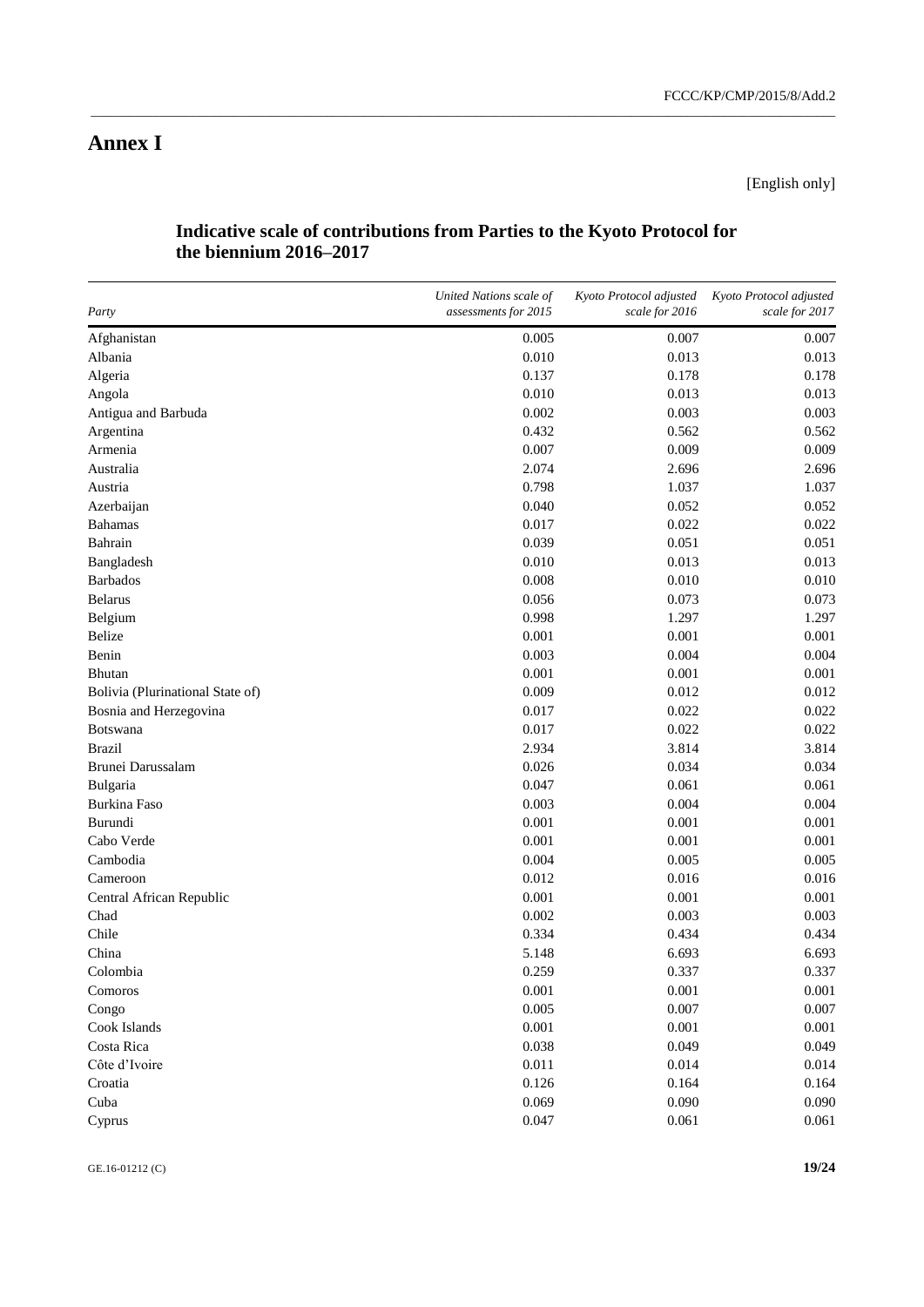| Party                                 | United Nations scale of<br>assessments for 2015 | Kyoto Protocol adjusted<br>scale for 2016 | Kyoto Protocol adjusted<br>scale for 2017 |
|---------------------------------------|-------------------------------------------------|-------------------------------------------|-------------------------------------------|
| Czech Republic                        | 0.386                                           | 0.502                                     | 0.502                                     |
| Democratic People's Republic of Korea | 0.006                                           | 0.008                                     | 0.008                                     |
| Democratic Republic of the Congo      | 0.003                                           | 0.004                                     | 0.004                                     |
| Denmark                               | 0.675                                           | 0.878                                     | 0.878                                     |
| Djibouti                              | 0.001                                           | 0.001                                     | 0.001                                     |
| Dominica                              | 0.001                                           | 0.001                                     | 0.001                                     |
| Dominican Republic                    | 0.045                                           | 0.059                                     | 0.059                                     |
| Ecuador                               | 0.044                                           | 0.057                                     | 0.057                                     |
| Egypt                                 | 0.134                                           | 0.174                                     | 0.174                                     |
| El Salvador                           | 0.016                                           | 0.021                                     | 0.021                                     |
| <b>Equatorial Guinea</b>              | 0.010                                           | 0.013                                     | 0.013                                     |
| Eritrea                               | 0.001                                           | 0.001                                     |                                           |
|                                       |                                                 |                                           | 0.001                                     |
| Estonia                               | 0.040                                           | 0.052                                     | 0.052                                     |
| Ethiopia                              | 0.010                                           | 0.013                                     | 0.013                                     |
| European Union                        | 2.500                                           | 2.500                                     | 2.500                                     |
| Fiji                                  | 0.003                                           | 0.004                                     | 0.004                                     |
| Finland                               | 0.519                                           | 0.675                                     | 0.675                                     |
| France                                | 5.593                                           | 7.271                                     | 7.271                                     |
| Gabon                                 | 0.020                                           | 0.026                                     | 0.026                                     |
| Gambia                                | 0.001                                           | 0.001                                     | 0.001                                     |
| Georgia                               | 0.007                                           | 0.009                                     | 0.009                                     |
| Germany                               | 7.141                                           | 9.284                                     | 9.284                                     |
| Ghana                                 | 0.014                                           | 0.018                                     | 0.018                                     |
| Greece                                | 0.638                                           | 0.829                                     | 0.829                                     |
| Grenada                               | 0.001                                           | 0.001                                     | 0.001                                     |
| Guatemala                             | 0.027                                           | 0.035                                     | 0.035                                     |
| Guinea                                | 0.001                                           | 0.001                                     | 0.001                                     |
| Guinea-Bissau                         | 0.001                                           | 0.001                                     | 0.001                                     |
| Guyana                                | 0.001                                           | 0.001                                     | 0.001                                     |
| Haiti                                 | 0.003                                           | 0.004                                     | 0.004                                     |
| Honduras                              | 0.008                                           | 0.010                                     | 0.010                                     |
| Hungary                               | 0.266                                           | 0.346                                     | 0.346                                     |
| Iceland                               | 0.027                                           | 0.035                                     | 0.035                                     |
| India                                 | 0.666                                           | 0.866                                     | 0.866                                     |
| Indonesia                             | 0.346                                           | 0.450                                     | 0.450                                     |
| Iran (Islamic Republic of)            | 0.356                                           | 0.463                                     | 0.463                                     |
| Iraq                                  | 0.068                                           | 0.088                                     | 0.088                                     |
| Ireland                               | 0.418                                           | 0.543                                     | 0.543                                     |
| Israel                                | 0.396                                           | 0.515                                     | 0.515                                     |
| Italy                                 | 4.448                                           | 5.783                                     | 5.783                                     |
| Jamaica                               | 0.011                                           | 0.014                                     | 0.014                                     |
| Japan                                 | 10.833                                          | 14.083                                    | 14.083                                    |
| Jordan                                | 0.022                                           | 0.029                                     | 0.029                                     |
|                                       |                                                 |                                           |                                           |
| Kazakhstan                            | 0.121<br>0.013                                  | 0.157                                     | 0.157                                     |
| Kenya                                 |                                                 | 0.017                                     | 0.017                                     |
| Kiribati                              | 0.001                                           | 0.001                                     | 0.001                                     |
| Kuwait                                | 0.273                                           | 0.355                                     | 0.355                                     |
| Kyrgyzstan                            | 0.002                                           | 0.003                                     | 0.003                                     |
| Lao People's Democratic Republic      | 0.002                                           | 0.003                                     | 0.003                                     |
| Latvia                                | 0.047                                           | 0.061                                     | 0.061                                     |
| Lebanon                               | 0.042                                           | 0.055                                     | 0.055                                     |

 $\_$  , and the set of the set of the set of the set of the set of the set of the set of the set of the set of the set of the set of the set of the set of the set of the set of the set of the set of the set of the set of th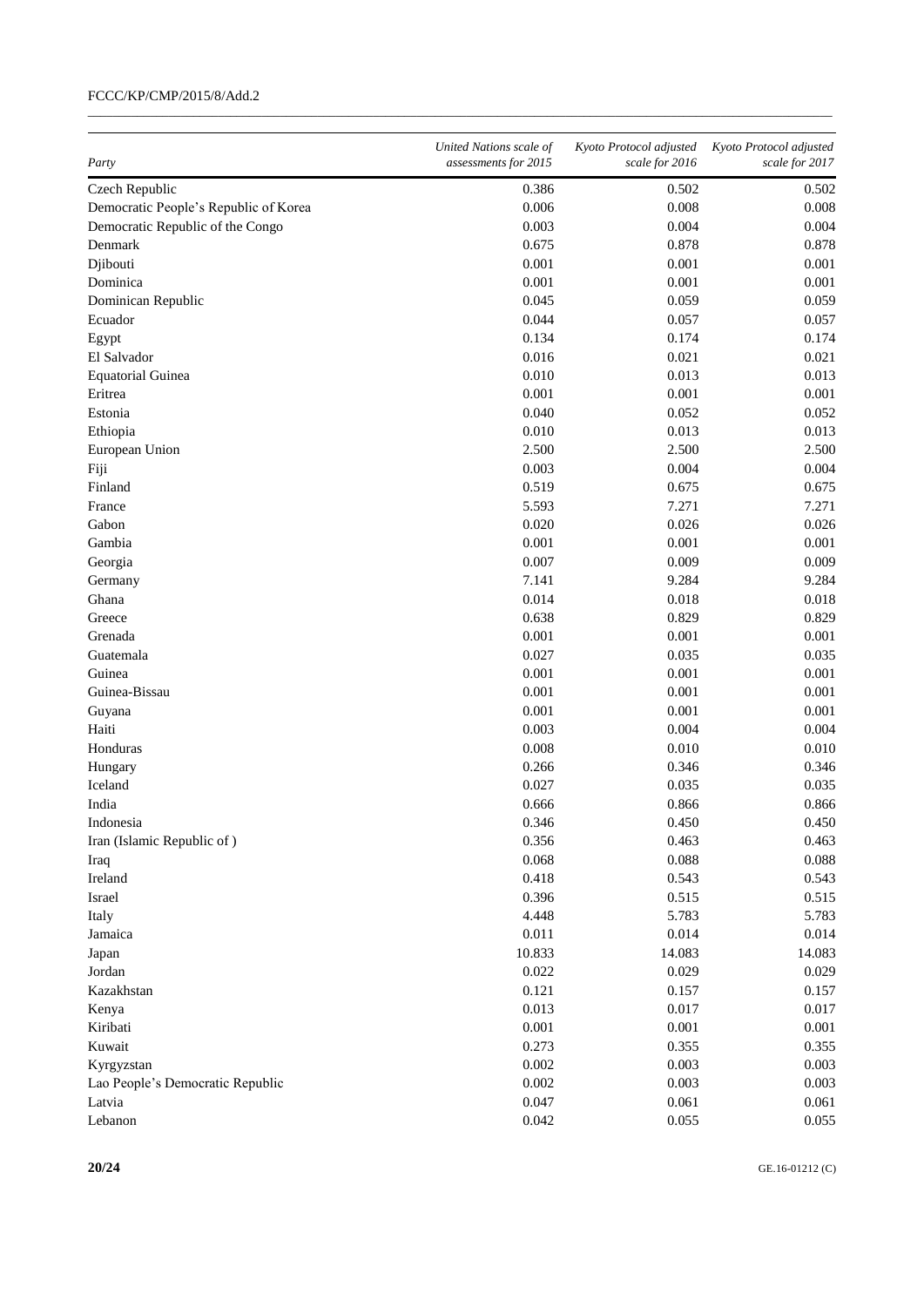| Party                            | United Nations scale of<br>assessments for 2015 | Kyoto Protocol adjusted<br>scale for 2016 | Kyoto Protocol adjusted<br>scale for 2017 |
|----------------------------------|-------------------------------------------------|-------------------------------------------|-------------------------------------------|
| Lesotho                          | 0.001                                           | 0.001                                     | 0.001                                     |
| Liberia                          | 0.001                                           | 0.001                                     | 0.001                                     |
| Libya                            | 0.142                                           | 0.185                                     | 0.185                                     |
| Liechtenstein                    | 0.009                                           | 0.012                                     | 0.012                                     |
| Lithuania                        | 0.073                                           | 0.095                                     | 0.095                                     |
| Luxembourg                       | 0.081                                           | 0.105                                     | 0.105                                     |
| Madagascar                       | 0.003                                           | 0.004                                     | 0.004                                     |
| Malawi                           | 0.002                                           | 0.003                                     | 0.003                                     |
| Malaysia                         | 0.281                                           | 0.365                                     | 0.365                                     |
| Maldives                         | 0.001                                           | 0.001                                     | 0.001                                     |
| Mali                             | 0.004                                           | 0.005                                     | 0.005                                     |
| Malta                            | 0.016                                           | 0.021                                     | 0.021                                     |
| Marshall Islands                 | 0.001                                           | 0.001                                     | 0.001                                     |
| Mauritania                       | 0.002                                           | 0.003                                     | 0.003                                     |
| Mauritius                        | 0.013                                           | 0.017                                     | 0.017                                     |
| Mexico                           | 1.842                                           | 2.395                                     | 2.395                                     |
| Micronesia (Federated States of) | 0.001                                           | 0.001                                     | 0.001                                     |
| Monaco                           | 0.012                                           | 0.016                                     | 0.016                                     |
| Mongolia                         | 0.003                                           | 0.004                                     | 0.004                                     |
| Montenegro                       | 0.005                                           | 0.007                                     | 0.007                                     |
| Morocco                          | 0.062                                           | 0.081                                     | 0.081                                     |
| Mozambique                       | 0.003                                           | 0.004                                     | 0.004                                     |
| Myanmar                          | 0.010                                           | 0.013                                     | 0.013                                     |
| Namibia                          | 0.010                                           | 0.013                                     | 0.013                                     |
| Nauru                            | 0.001                                           | 0.001                                     | 0.001                                     |
| Nepal                            | 0.006                                           | 0.008                                     | 0.008                                     |
| Netherlands                      | 1.654                                           | 2.150                                     | 2.150                                     |
| New Zealand                      | 0.253                                           | 0.329                                     | 0.329                                     |
| Nicaragua                        | 0.003                                           | 0.004                                     | 0.004                                     |
| Niger                            | 0.002                                           | 0.003                                     | 0.003                                     |
| Nigeria                          | 0.090                                           | 0.117                                     | 0.117                                     |
| Niue                             | 0.001                                           | 0.001                                     | 0.001                                     |
| Norway                           | 0.851                                           | 1.106                                     | 1.106                                     |
| Oman                             | 0.102                                           | 0.133                                     | 0.133                                     |
| Pakistan                         | 0.085                                           | 0.111                                     | 0.111                                     |
| Palau                            | 0.001                                           | 0.001                                     | 0.001                                     |
| Panama                           | 0.026                                           | 0.034                                     | 0.034                                     |
| Papua New Guinea                 | 0.004                                           | 0.005                                     | 0.005                                     |
| Paraguay                         | 0.010                                           | 0.013                                     | 0.013                                     |
| Peru                             | 0.117                                           | 0.152                                     | 0.152                                     |
| Philippines                      | 0.154                                           | 0.200                                     | 0.200                                     |
| Poland                           | 0.921                                           | 1.197                                     | 1.197                                     |
| Portugal                         | 0.474                                           | 0.616                                     | 0.616                                     |
| Qatar                            | 0.209                                           | 0.272                                     | 0.272                                     |
| Republic of Korea                | 1.994                                           | 2.592                                     | 2.592                                     |
| Republic of Moldova              | 0.003                                           | 0.004                                     | 0.004                                     |
| Romania                          | 0.226                                           | 0.294                                     | 0.294                                     |
| <b>Russian Federation</b>        | 2.438                                           | 3.170                                     | 3.170                                     |
| Rwanda                           | 0.002                                           | 0.003                                     | 0.003                                     |
| Saint Kitts and Nevis            | 0.001                                           | 0.001                                     | 0.001                                     |
| Saint Lucia                      | 0.001                                           | 0.001                                     | 0.001                                     |

\_\_\_\_\_\_\_\_\_\_\_\_\_\_\_\_\_\_\_\_\_\_\_\_\_\_\_\_\_\_\_\_\_\_\_\_\_\_\_\_\_\_\_\_\_\_\_\_\_\_\_\_\_\_\_\_\_\_\_\_\_\_\_\_\_\_\_\_\_\_\_\_\_\_\_\_\_\_\_\_\_\_\_\_\_\_\_\_\_\_\_\_\_\_\_\_\_\_\_\_\_\_\_\_\_\_\_\_\_\_\_\_\_\_\_\_\_\_\_\_

GE.16-01212 (C) **21/24**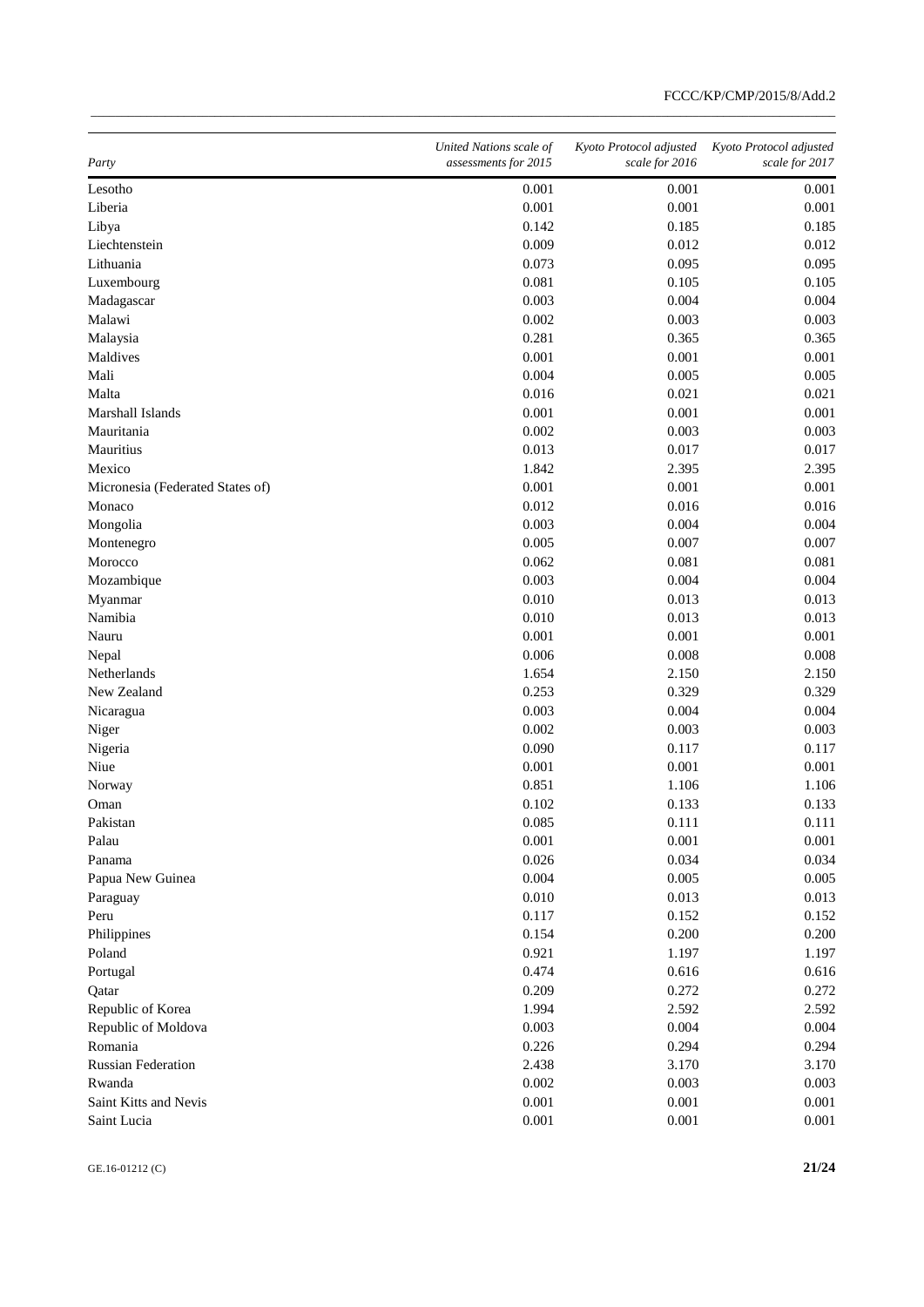| Party                                                | United Nations scale of<br>assessments for 2015 | Kyoto Protocol adjusted<br>scale for 2016 | Kyoto Protocol adjusted<br>scale for 2017 |
|------------------------------------------------------|-------------------------------------------------|-------------------------------------------|-------------------------------------------|
| Saint Vincent and the Grenadines                     | 0.001                                           | 0.001                                     | 0.001                                     |
| Samoa                                                | 0.001                                           | 0.001                                     | 0.001                                     |
| San Marino                                           | 0.003                                           | 0.004                                     | 0.004                                     |
| Sao Tome and Principe                                | 0.001                                           | 0.001                                     | 0.001                                     |
| Saudi Arabia                                         | 0.864                                           | 1.123                                     | 1.123                                     |
| Senegal                                              | 0.006                                           | 0.008                                     | 0.008                                     |
| Serbia                                               | 0.040                                           | 0.052                                     | 0.052                                     |
| Seychelles                                           | 0.001                                           | 0.001                                     | 0.001                                     |
| Sierra Leone                                         | 0.001                                           | 0.001                                     | 0.001                                     |
| Singapore                                            | 0.384                                           | 0.499                                     | 0.499                                     |
| Slovakia                                             | 0.171                                           | 0.222                                     | 0.222                                     |
| Slovenia                                             | 0.100                                           | 0.130                                     | 0.130                                     |
| Solomon Islands                                      | 0.001                                           | 0.001                                     | 0.001                                     |
| Somalia                                              | 0.001                                           | 0.001                                     | 0.001                                     |
| South Africa                                         | 0.372                                           | 0.484                                     | 0.484                                     |
| Spain                                                | 2.973                                           | 3.865                                     | 3.865                                     |
| Sri Lanka                                            | 0.025                                           | 0.033                                     | 0.033                                     |
| Sudan                                                | 0.010                                           | 0.013                                     | 0.013                                     |
| Suriname                                             | 0.004                                           | 0.005                                     | 0.005                                     |
| Swaziland                                            | 0.003                                           | 0.004                                     | 0.004                                     |
| Sweden                                               | 0.960                                           | 1.248                                     | 1.248                                     |
| Switzerland                                          | 1.047                                           | 1.361                                     | 1.361                                     |
| Syrian Arab Republic                                 | 0.036                                           | 0.047                                     | 0.047                                     |
| Tajikistan                                           | 0.003                                           | 0.004                                     | 0.004                                     |
| Thailand                                             | 0.239                                           | 0.311                                     | 0.311                                     |
| The former Yugoslav Republic of Macedonia            | 0.008                                           | 0.010                                     | 0.010                                     |
| Timor-Leste                                          | 0.002                                           | 0.003                                     | 0.003                                     |
| Togo                                                 | 0.001                                           | 0.001                                     | 0.001                                     |
| Tonga                                                | 0.001                                           | 0.001                                     | 0.001                                     |
| Trinidad and Tobago                                  | 0.044                                           | 0.057                                     | 0.057                                     |
| Tunisia                                              | 0.036                                           | 0.047                                     | 0.047                                     |
| Turkey                                               | 1.328                                           | 1.726                                     | 1.726                                     |
| Turkmenistan                                         | 0.019                                           | 0.025                                     | 0.025                                     |
| Tuvalu                                               | 0.001                                           | 0.001                                     | 0.001                                     |
| Uganda                                               | 0.006                                           | 0.008                                     | 0.008                                     |
| Ukraine                                              | 0.099                                           | 0.129                                     | 0.129                                     |
| United Arab Emirates                                 | 0.595                                           | 0.774                                     | 0.774                                     |
| United Kingdom of Great Britain and Northern Ireland | 5.179                                           | 6.733                                     | 6.733                                     |
| United Republic of Tanzania                          | 0.009                                           | 0.012                                     | 0.012                                     |
| Uruguay                                              | 0.052                                           | 0.068                                     | 0.068                                     |
| Uzbekistan                                           | 0.015                                           | 0.020                                     | 0.020                                     |
| Vanuatu                                              | 0.001                                           | 0.001                                     | 0.001                                     |
| Venezuela (Bolivarian Republic of)                   | 0.627                                           | 0.815                                     | 0.815                                     |
| Viet Nam                                             | 0.042                                           | 0.055                                     | 0.055                                     |
| Yemen                                                | 0.010                                           | 0.013                                     | 0.013                                     |
| Zambia                                               | 0.006                                           | 0.008                                     | 0.008                                     |
| Zimbabwe                                             | 0.002                                           | 0.003                                     | 0.003                                     |
| <b>Total</b>                                         | 77.506                                          | 100.000                                   | 100.000                                   |

 $\_$  , and the set of the set of the set of the set of the set of the set of the set of the set of the set of the set of the set of the set of the set of the set of the set of the set of the set of the set of the set of th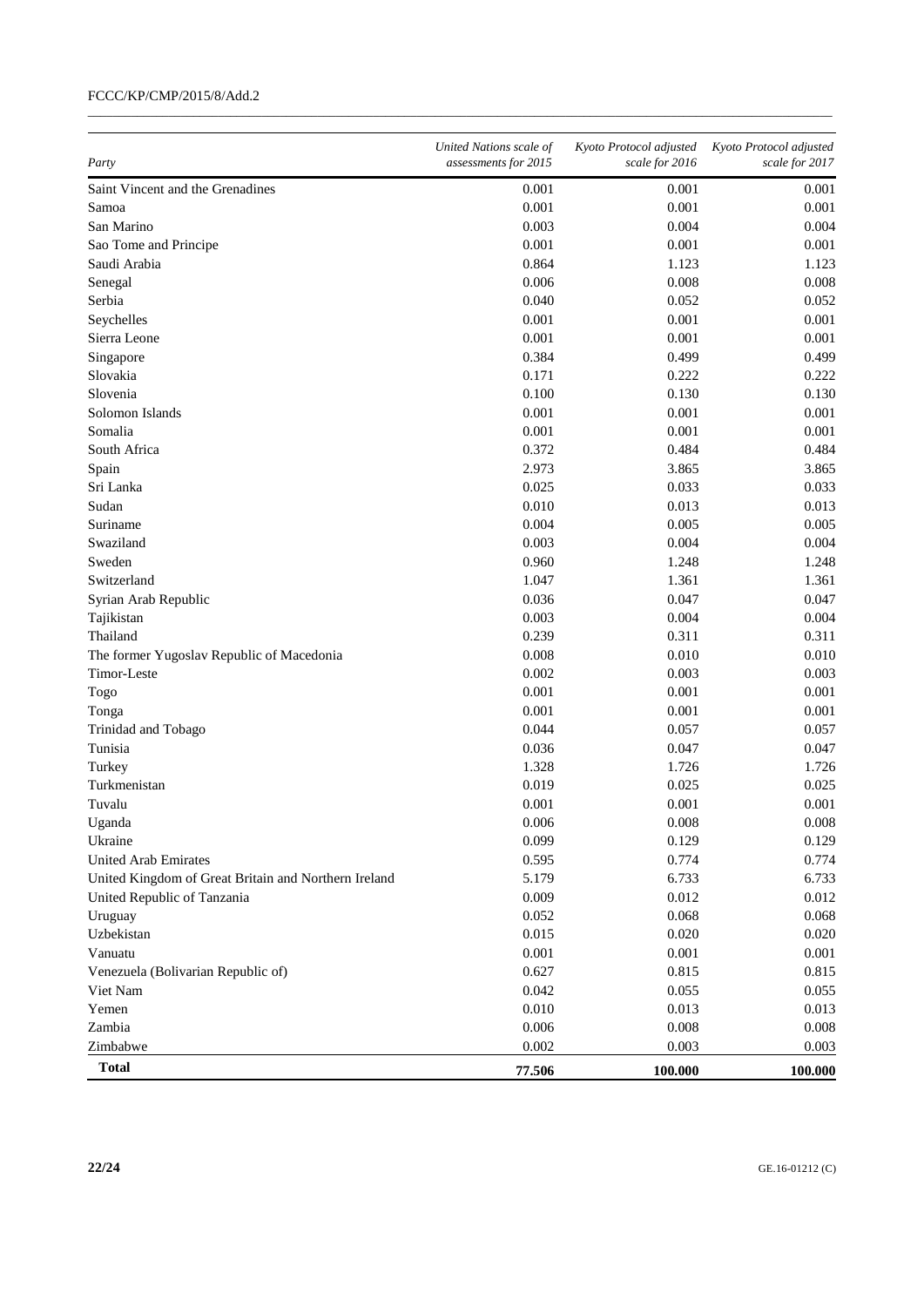[English only]

|                                                      | Fees     | Fees     | Scale of fees       |
|------------------------------------------------------|----------|----------|---------------------|
|                                                      | for 2016 | for 2017 | for $2016 - 2017^a$ |
| Party                                                | (EUR)    | (EUR)    | (per cent)          |
| Australia                                            | 76 016   | 76016    | 2.841               |
| Austria                                              | 42 490   | 42 490   | 1.588               |
| Belgium                                              | 52 791   | 52 791   | 1.973               |
| Bulgaria                                             | 963      | 963      | 0.036               |
| Croatia                                              | 2 1 1 4  | 2 1 1 4  | 0.079               |
| Czech Republic                                       | 13 4 5 9 | 13 4 5 9 | 0.503               |
| Denmark                                              | 35 399   | 35 399   | 1.323               |
| Estonia                                              | 749      | 749      | 0.028               |
| European Union                                       | 71 842   | 71 842   | 2.685               |
| Finland                                              | 26 9 98  | 26 9 98  | 1.009               |
| France                                               | 285 415  | 285 415  | 10.667              |
| Germany                                              | 410716   | 410716   | 15.350              |
| Greece                                               | 28 4 9 6 | 28 4 9 6 | 1.065               |
| Hungary                                              | 11 693   | 11 693   | 0.437               |
| Iceland                                              | 19 720   | 19720    | 0.737               |
| Ireland                                              | 21 3 25  | 21 3 25  | 0.797               |
| Italy                                                | 243 219  | 243 219  | 9.090               |
| Japan                                                | 399 718  | 399 718  | 14.939              |
| Latvia                                               | 856      | 856      | 0.032               |
| Liechtenstein                                        | 5 0 3 0  | 5 0 3 0  | 0.188               |
| Lithuania                                            | 1 472    | 1472     | 0.055               |
| Luxembourg                                           | 4 0 9 4  | 4 0 9 4  | 0.153               |
| Monaco                                               | 4 8 4 3  | 4 8 4 3  | 0.181               |
| <b>Netherlands</b>                                   | 89 689   | 89 689   | 3.352               |
| New Zealand                                          | 25 7 13  | 25 713   | 0.961               |
| Norway                                               | 62 049   | 62 049   | 2.319               |
| Poland                                               | 23 974   | 23 974   | 0.896               |
| Portugal                                             | 25 232   | 25 232   | 0.943               |
| Romania                                              | 3 3 4 5  | 3 3 4 5  | 0.125               |
| <b>Russian Federation</b>                            | 73 394   | 73 394   | 2.743               |
| Slovakia                                             | 3 0 2 4  | 3 0 2 4  | 0.113               |
| Slovenia                                             | 4 5 7 5  | 4575     | 0.171               |
| Spain                                                | 142 105  | 142 105  | 5.311               |
| Sweden                                               | 51 293   | 51 293   | 1.917               |
| Switzerland                                          | 73 849   | 73 849   | 2.760               |
| Ukraine                                              | 19 9 34  | 19 9 34  | 0.745               |
| United Kingdom of Great Britain and Northern Ireland | 318 084  | 318 084  | 11.888              |
| <b>Total</b>                                         | 2675678  | 2675678  | 100.000             |

### **Fees for the international transaction log for the biennium 2016–2017**

\_\_\_\_\_\_\_\_\_\_\_\_\_\_\_\_\_\_\_\_\_\_\_\_\_\_\_\_\_\_\_\_\_\_\_\_\_\_\_\_\_\_\_\_\_\_\_\_\_\_\_\_\_\_\_\_\_\_\_\_\_\_\_\_\_\_\_\_\_\_\_\_\_\_\_\_\_\_\_\_\_\_\_\_\_\_\_\_\_\_\_\_\_\_\_\_\_\_\_\_\_\_\_\_\_\_\_\_\_\_\_\_\_\_\_\_\_\_\_\_

*<sup>a</sup>* As contained in decision 8/CMP.11.

*8 th plenary meeting 10 December 2015*